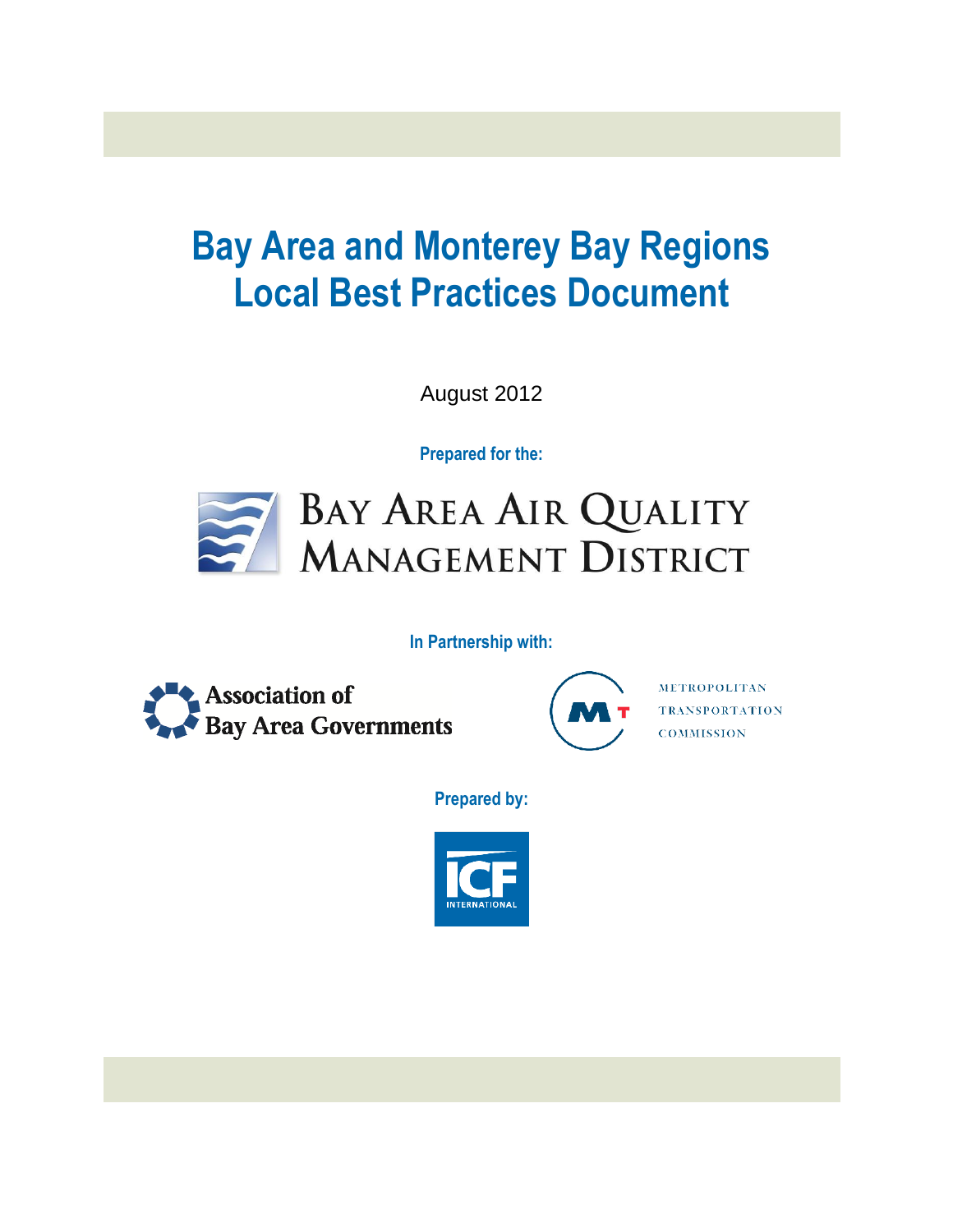# **Disclaimer**

This document was prepared as a result of work sponsored by the California Energy Commission. It does not necessarily represent the views of the Energy Commission, its employees, or the State of California. The Commission, the State of California, its employees, contractors, and subcontractors make no warranty, expressed or implied, and assume no legal liability for the information in this document; nor does any party represent that the use of this information will not infringe upon privately owned rights.

This report was also prepared as a result of work sponsored, paid for, in whole or in part, by a U.S. Department of Energy (DOE) Award to the South Coast Air Quality Management District (AQMD). The opinions, findings, conclusions, and recommendations are those of the author and do not necessarily represent the views of AQMD or the DOE. The AQMD and DOE, their officers, employees, contractors, and subcontractors make no warranty, expressed or implied, and assume no legal liability for the information in this report. The AQMD and DOE have not approved or disapproved this report, nor have the AQMD or DOE passed upon the accuracy or adequacy of the information contained herein.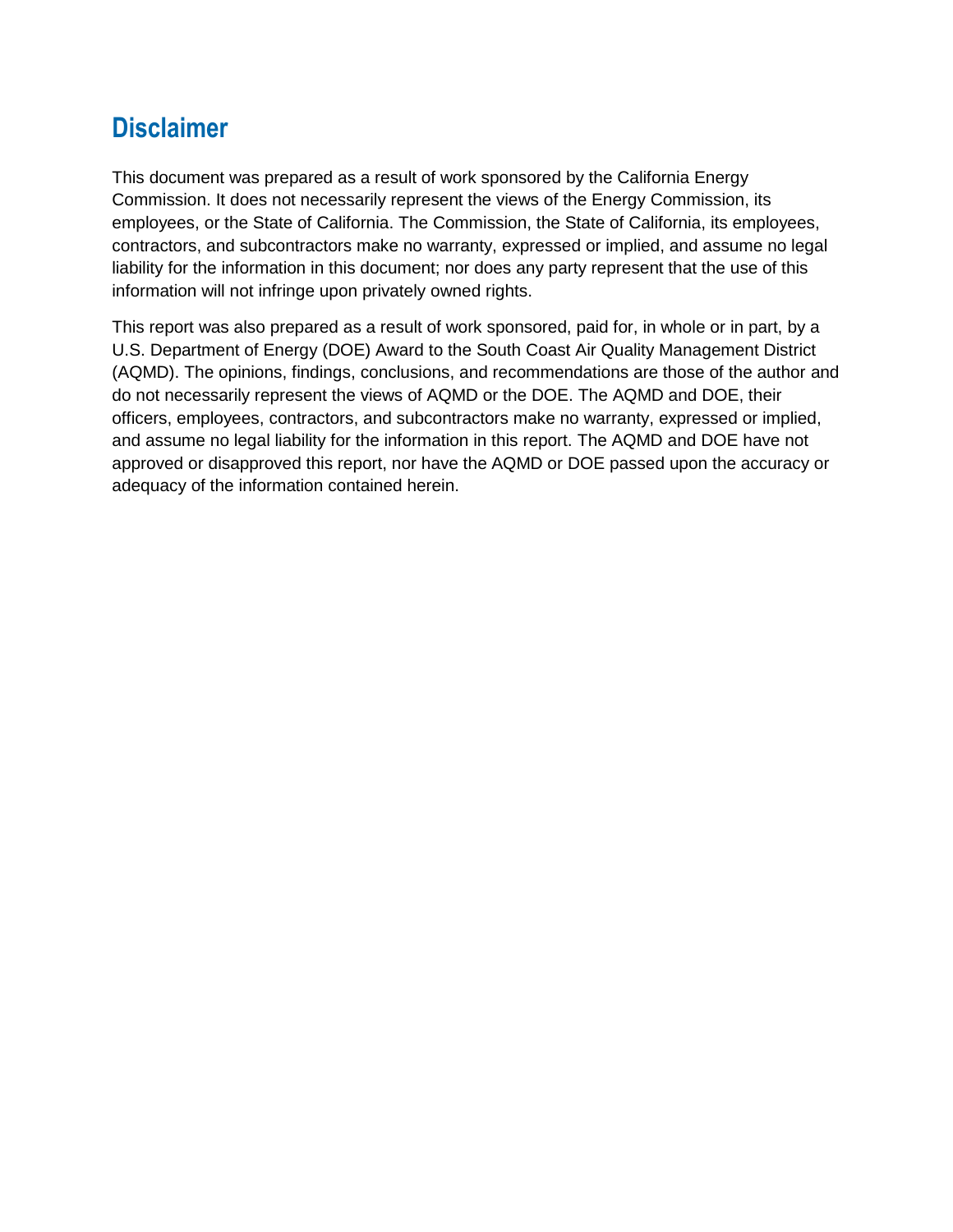# **Table of Contents**

| 6. Develop a Regional Public Charging Station Site Selection Plan 14 |  |
|----------------------------------------------------------------------|--|
|                                                                      |  |
|                                                                      |  |
|                                                                      |  |
|                                                                      |  |
|                                                                      |  |
|                                                                      |  |
|                                                                      |  |
|                                                                      |  |
|                                                                      |  |
|                                                                      |  |
|                                                                      |  |
|                                                                      |  |
|                                                                      |  |
|                                                                      |  |
|                                                                      |  |
|                                                                      |  |
|                                                                      |  |
|                                                                      |  |
|                                                                      |  |

### **List of Figures**

|--|--|--|--|--|--|--|--|

### **List of Tables**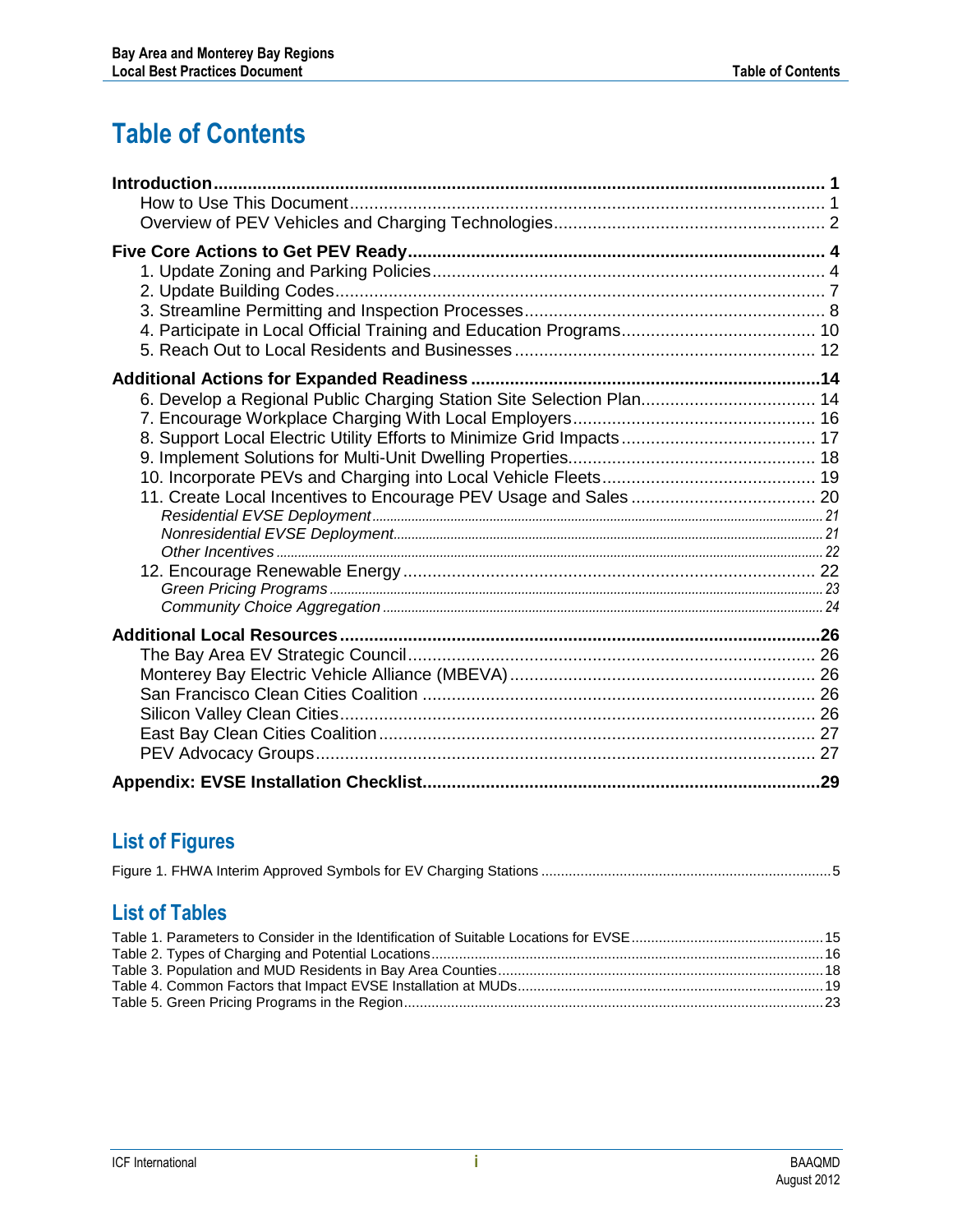# <span id="page-3-0"></span>**Introduction**

The purpose of this document is to provide a local resource for Bay Area and Monterey Bay region ("the Region") cities, counties, and local governments who are interested in making their communities "ready" for the deployment of plug-in electric vehicles (PEV). The Region includes the following 12 counties: Alameda, Contra Costa, Marin, Napa, San Francisco, San Mateo, Santa Clara, Solano, Sonoma, Monterey, Santa Cruz, and San Benito.

This document is intended to be used as a companion to:

- The California Plug-In Electric Vehicle Collaborative's Community Toolkit for Plug-In Electric Vehicle Readiness—a Resource for Local Officials; and
- The Association of Bay Area Governments' "Ready, Set, Charge" guidelines

This document provides listings of resources that are available to communities within the Region that can:

- Serve as models or examples of "best practices" for implementing PEV readiness;
- **Provide additional training or education on PEVs, infrastructure, inspection, zoning,** permitting and signage; and
- **Provide models for outreach and incentives related to PEVs.**

This document also provides a list of locally available incentives and information on a number of ongoing efforts to support PEV deployment. Users are encouraged to make contact with the organizations and individuals listed in each of the categories below to leverage their experience in getting "PEV ready." By using the companion documents above and the lessons learned from the contacts in this document, it is hoped that the Region's communities can become PEV ready and that these resources will assist in speeding the deployment of PEV.

### <span id="page-3-1"></span>**How to Use This Document**

Local planners and policymakers in the Bay Area and Monterey Bay region should use this document as an overview of relevant issues associated with PEV readiness, and refer to the resources discussed in this document and to the accompanying Planning Concepts document for more in-depth information. The actions discussed in this document are aligned with the actions in the California Plug-In Electric Vehicle Collaborative's *Community Toolkit for PEV Readiness*, a state-level guidance document that users can refer to for additional guidance.

There are a number of actions that local governments can take to create PEV ready communities. This document discusses 12 of these actions, which are listed below—five core actions to get PEV ready and seven additional actions for expanded readiness—and devotes a section to discussing each one:

### **Five Core Actions to Get PEV Ready**

1. Update Zoning and Parking Policies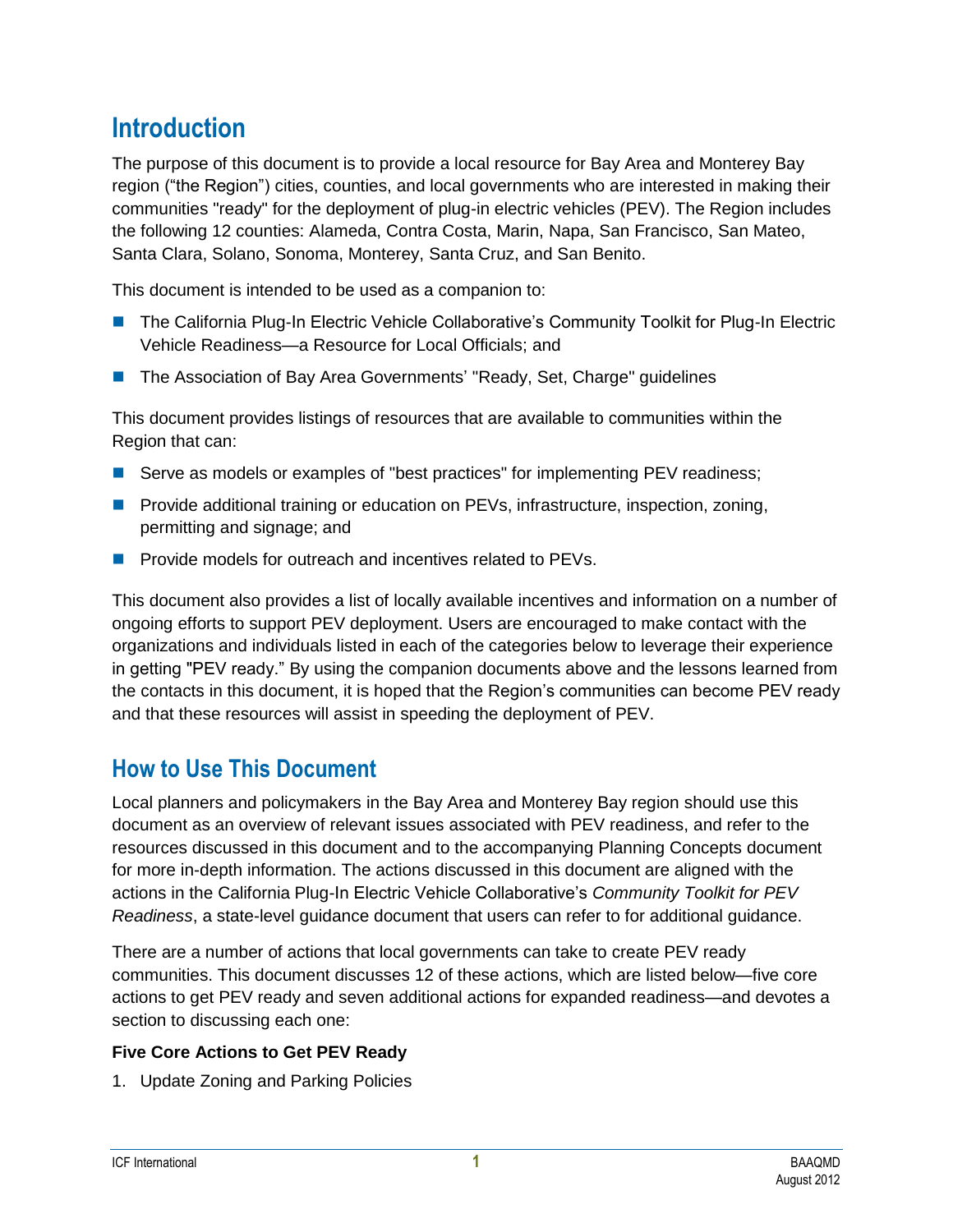- 2. Update Building Codes
- 3. Streamline Permitting and Inspection Processes
- 4. Participate in Local Official Training and Education Programs
- 5. Reach Out to Local Residents and Businesses

#### **Additional Actions for Expanded Readiness**

- 6. Develop a Regional Public Charging Station Site Selection Plan
- 7. Encourage Workplace Charging with Local Employers
- 8. Support Local Electric Utility Efforts to Minimize Grid Impacts
- 9. Implement Solutions for Multi-unit Dwelling Properties
- 10. Incorporate PEVs and Charging into Local Vehicle Fleets
- 11. Create Local Incentives to Encourage PEV Usage and Sales
- 12. Encourage Renewable Energy

Each section individually discusses the key issues that local governments should consider with respect to a given action, and summarizes guidance or examples of best practices in addressing these issues. Each concludes with a list of resources for local governments, including links to documents and contact information for agency staff. The final section of the document describes additional resources for local governments, including information on the many PEV-related organizations in the Region.

### <span id="page-4-0"></span>**Overview of PEV Vehicles and Charging Technologies**

There are three types of vehicles that use electricity as transportation fuel:

- **Hybrid electric vehicles (HEV), which are powered by both an internal combustion engine** (ICE) and an electric motor,
- **Plug-in hybrid electric vehicles (PHEV), which have larger battery packs than HEVs and are** designed to plug into the electrical grid to charge the vehicle, and
- **Battery electric vehicles (BEV), which are powered solely by energy from the battery.**

This document refers to all vehicles that use electricity from the grid—in other words, PHEVs and BEVs—as plug-in electric vehicles (PEV).

Since the range that a PEV can travel on a single battery charge is limited, the type of electric vehicle supply equipment (EVSE) that is available to charge vehicles is a key consideration for PEV drivers. Engineering standards are in place for two primary types of EVSE, and standards for new charging equipment are under development:

■ Level 1 AC—These chargers use standard household electrical outlets, and require no new electrical service for a building operating on an existing circuit. The main drawback of Level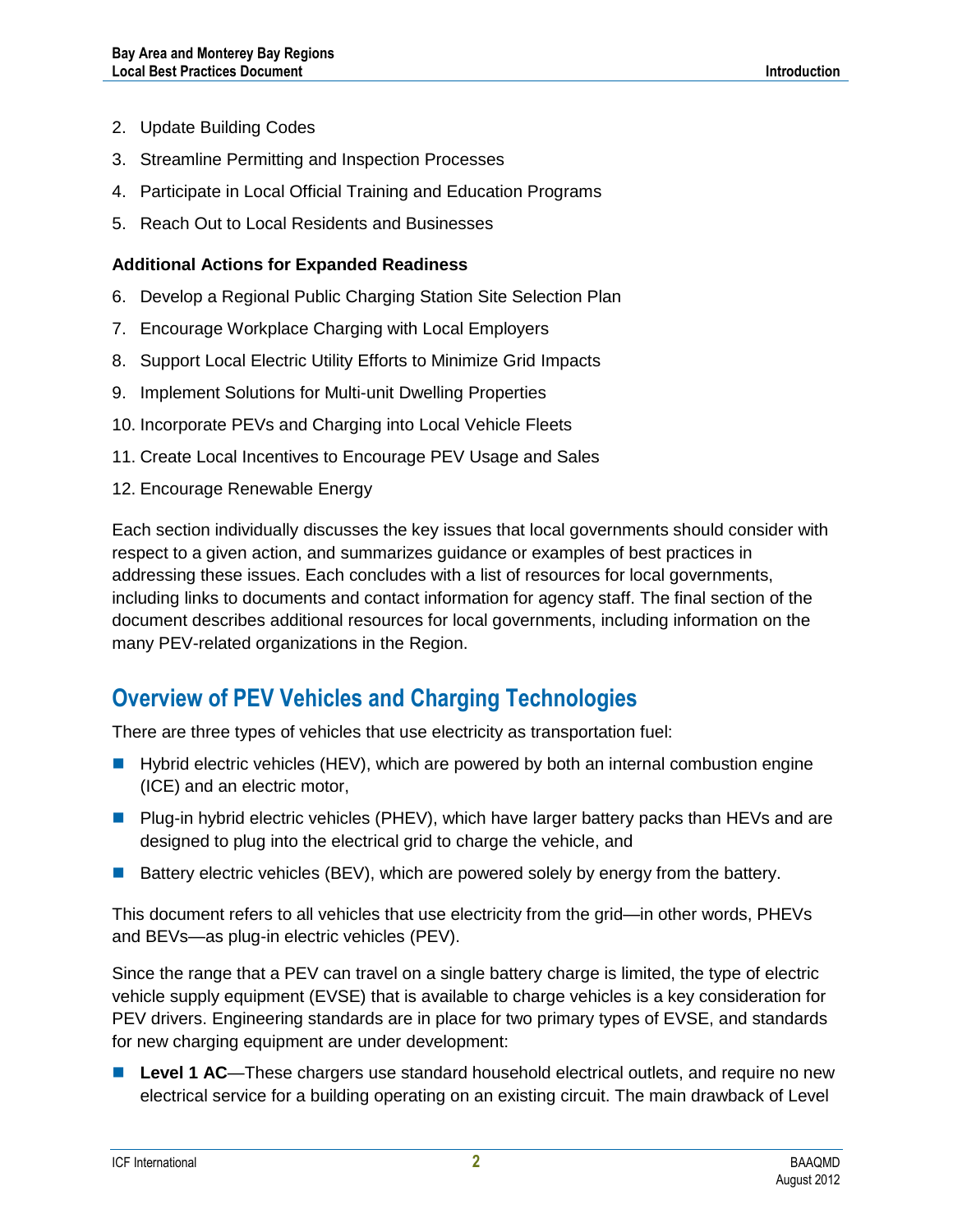1 charging is the time required to recharge vehicles; a full charge typically takes between three and 30 hours depending upon the vehicle type and battery capacity.

- Level 2 AC—These chargers are used specifically for PEV charging and operate at higher voltages than conventional household outlets, and often require upgraded electrical infrastructure at EVSE sites, but deliver power to vehicles much more quickly. A Level 2 AC charger takes between 80 minutes and six hours to fully charge a vehicle.
- Level 1 & 2 DC—Level 1 & 2 DC chargers, also known as DC fast chargers, provide power much faster than the AC counterparts. However, DC fast chargers are more expensive to build and operate due to the equipment and electrical upgrades necessary to operate them; in addition, engineering standards have not yet been adopted for these chargers. As a result, few of the PEVs available in today's market are equipped with compatible hardware for DC charging. However, tests have shown that Level 1 DC EVSE takes between five minutes and two hours to fully charge a vehicle, while Level 2 DC EVSE takes between a few minutes and an hour and a half.
- **Battery Switching—**Another charging, and potentially time-saving, strategy that warrants consideration is battery switching, where drivers would swap out depleted batteries for fullycharged ones. The main barrier to battery switching is vehicle design: in order for battery switching to be successful, there must be some level of standardization regarding the type and placement of batteries used by different vehicles. Better Place, a Palo Alto-based company, is currently involved in a demonstration project for battery switch capable PEVs in Bay Area taxi fleets.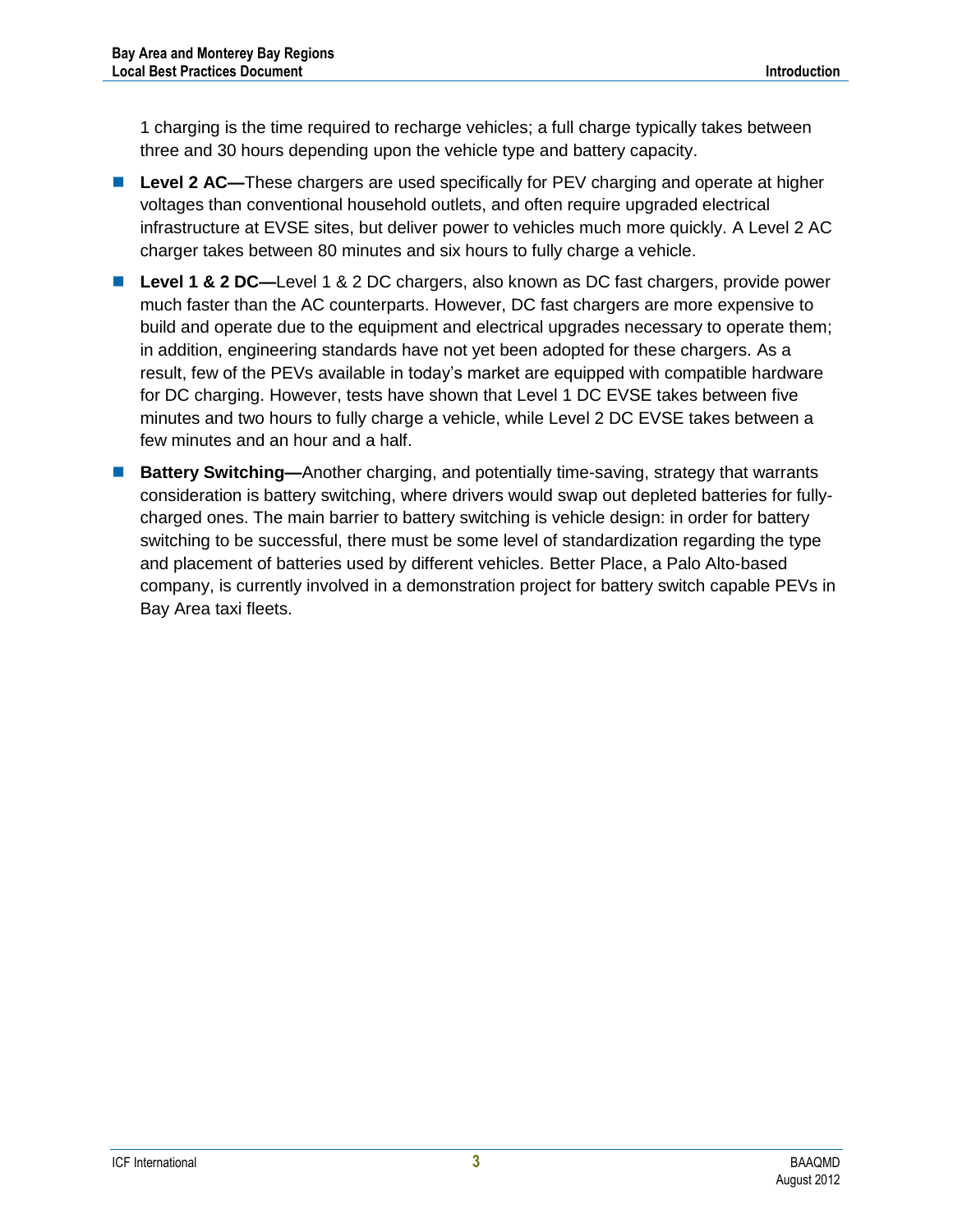# <span id="page-6-0"></span>**Five Core Actions to Get PEV Ready**

### <span id="page-6-1"></span>**1. Update Zoning and Parking Policies**

Local governments need to implement ordinances or policies to facilitate the access and use of publicly available charging infrastructure. Such policies generally address signage (surface street directional signs and parking facility signs), charging infrastructure installation that incorporates accessibility guidelines, and parking facility policies.

The following are important considerations in developing these policies:

**Compliance with American Disabilities Act (ADA).** The installation of charging stations cannot violate any ADA standards for sidewalk, parking spaces, or other accessibility. As a result, careful attention should be given to implementing charging installations that meet the federal and state ADA requirements.

California developed Interim Disabled Access Guidelines for Electrical Vehicle Charging Stations in 1997.<sup>1</sup> These guidelines are for state-funded projects, however, they provide some initial guidance for local governments. They require that one of every 25 PEV charging sites be accessible, which means that the associated parking space is 9 to 18 feet deep and includes a 5 foot aisle on the passenger side of the vehicle.

 **Signage policies and designs.** Surface street directional signage serves two important functions. It directs PEV users to the nearest public charging infrastructure locations, and educates non-PEV drivers about the availability of charging infrastructure in their community, potentially allowing them to consider how a PEV might work for them. This important outreach element also enables the community to show its support for PEVs.

Caltrans has authority over directional and information signage from the major highway systems in California. Local jurisdictions have authority over surface street signage. Signage in parking facilities has multiple purposes. Generally, these needs include information about which parking spaces are designated for PEVs or about electricity rates and parking fees. Separate signs are required to communicate restrictions, such as time limits on parking and charging.

The California PEV Collaborative has issued the following statement, which should serve as guidance for local jurisdictions in the Region:

The PEV Collaborative supports the use of standardized signs to minimize confusion and provide the greatest ease of use for EV drivers. To this end, the Collaborative recommends that Cal Trans adopt the use of the candidate signs currently being tested in Oregon and Washington, and that local jurisdictions request the use of those signs during the test period with the expectation that they will ultimately be approved at the federal level and become the uniform standard nationally.

 <sup>1</sup> California Department of General Services (2011). "Interim Disabled Access Guidelines for Electrical Vehicle Charging Stations, 97-03." Retrieved from: [http://www.documents.dgs.ca.gov/dsa/pubs/policies\\_rev\\_01-01-11.pdf](http://www.documents.dgs.ca.gov/dsa/pubs/policies_rev_01-01-11.pdf)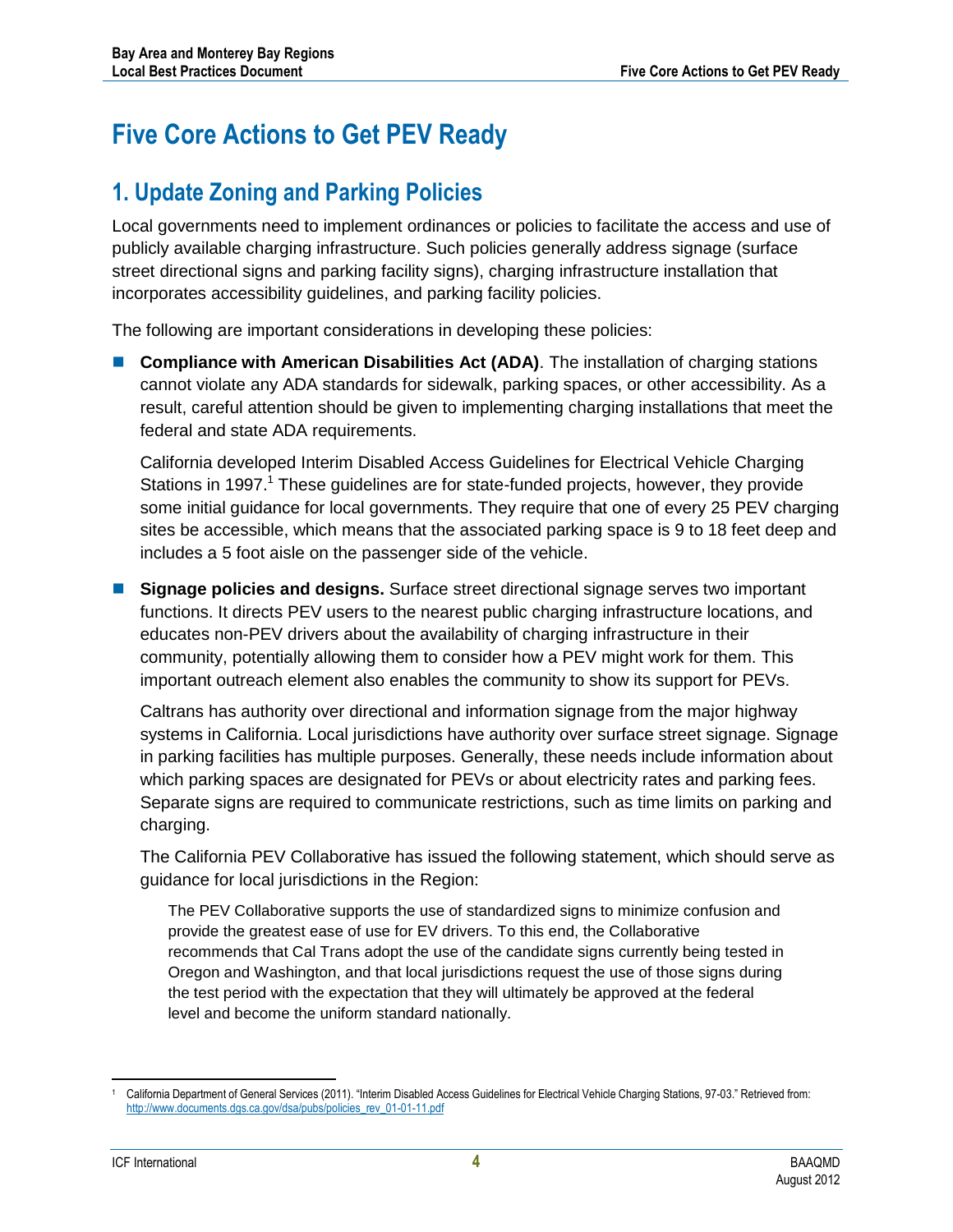<span id="page-7-0"></span>The recommended signs are shown here for reference:

#### **Figure 1. FHWA Interim Approved Symbols for EV Charging Stations**



*Source: ECOtality, Lessons Learned—EVSE Signage*

The issues related to accessibility and parking enforcement discussed elsewhere in this section may require additional signage at parking spaces. However, it is important to keep this signage simple and clear in order to provide clear signals to drivers.

**Parking Enforcement.** Local governments may also face the question of how to prohibit non-PEVs from parking in spaces designated for PEVs. In other words, if a conventional vehicle parks in a designated parking spot for a PEV, or if a PEV parks in a space intended to provide access to EVSE, but does not utilize the charging equipment, the local jurisdiction should consider the corrective action that should be applied. In a recent report for the  $DOE<sub>i</sub><sup>2</sup>$ ECOtality noted that some jurisdictions were reluctant to introduce dedicated EV parking without first establishing enforcement policies. Therefore, clearly defined enforcement policies should be seen as an important catalyst to support PEV readiness in local jurisdictions.

For example, Marin County recently adopted a series of amendments to its county code focused on electric vehicle parking that address several of the issues discussed above. The code now includes an electric vehicle charging station parking stall designation and states, "It shall be unlawful to park in a designated electric vehicle charging station parking stall unless the vehicle is a charging electric vehicle." The amendments also allow the Board of Supervisors to levy fees for parking and electricity use<sup>3</sup> on PEV owners who use public charging stations.

**Parking facility restrictions and incentives.** Once public charging infrastructure is installed, public and private parking facility owners will need to consider parking policies specific to the individual site, owner, and local budgets. Considerations include: a) whether to grant reduced or free parking for PEVs while charging; b) whether to provide free electricity from the charging infrastructure or establish a usage charge system; and c) whether to establish time limits on parking in spaces with charging infrastructure, either because all parking has time limits or because the preference is to allow many PEVs to charge in one day (e.g., limited charge time).

 <sup>2</sup> ECOtality (2012). "Lessons Learned—EVSE Signage." Retrieved from: [http://www.theevproject.com/downloads/documents/Signage%20Initial%20Issue%204-20-](http://www.theevproject.com/downloads/documents/Signage%20Initial%20Issue%204-20-2012.pdf) [2012.pdf](http://www.theevproject.com/downloads/documents/Signage%20Initial%20Issue%204-20-2012.pdf)

<sup>33</sup> The ordinance does not specify that fees will go toward covering parking and electricity costs, but these are among the costs associated with EV parking that could be covered by fees.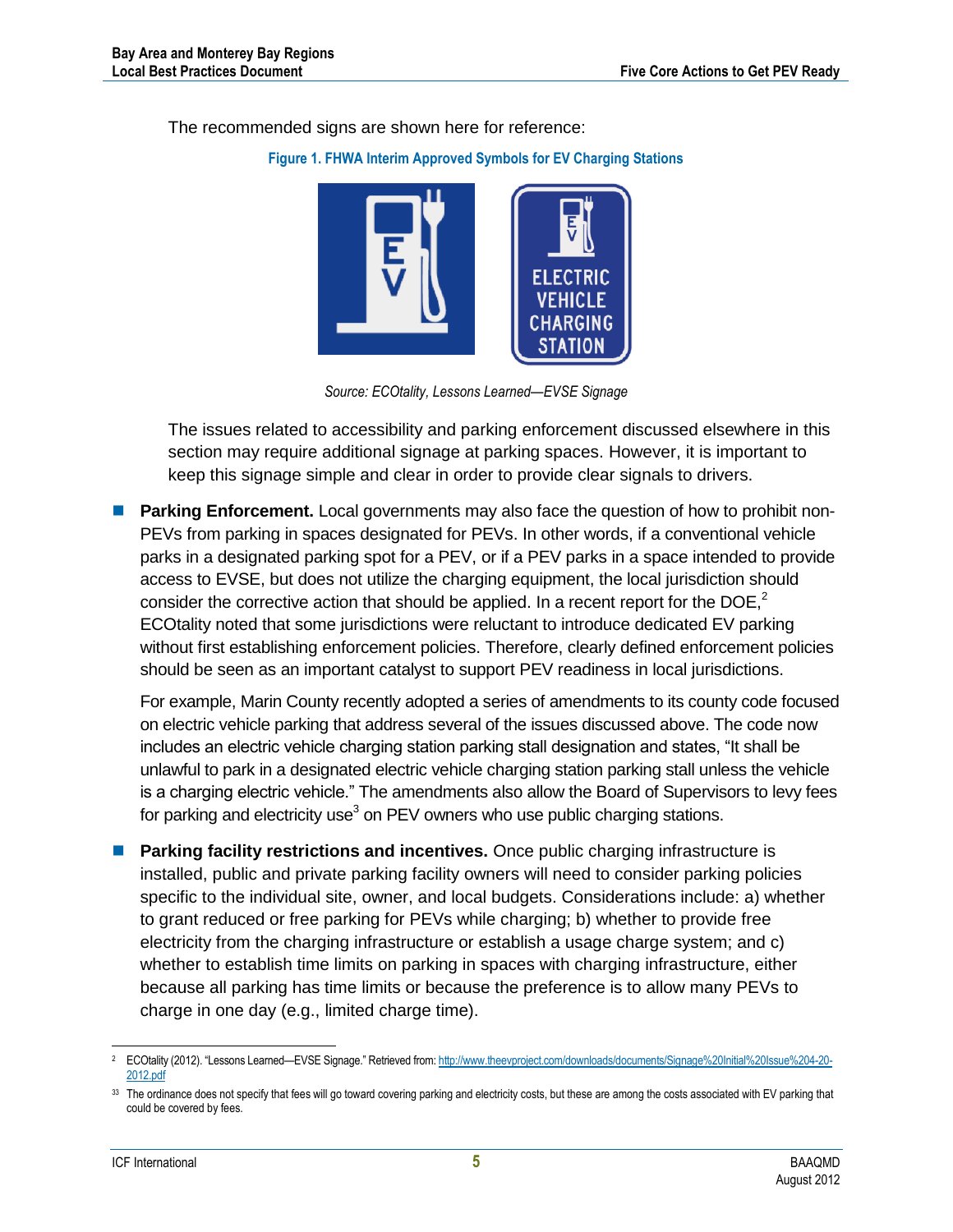**Parking requirements**. Local governments routinely specify the amount of parking required for different land uses, often in the form of minimum number of parking spaces per dwelling unit or per employee. Communities seeking to accelerate PEV deployment may wish to consider implementing minimum requirements for PEV parking and charging stations. Local governments with minimum parking requirements in place may also wish to consider whether PEV parking should count toward overall parking requirements. Allowing PEV parking to count toward parking requirements is recommended, which would incentivize developers to provide PEV parking without increasing the total number of spaces required.

When developing parking policies, it is important to consider both how PEV parking will be used over time and the importance of charging station availability at the outset of PEV deployment. PEV-only parking stalls may remain vacant for significant periods of time over the next several years due to limited deployment. However, signage indicating the location of these spots and for associated parking infrastructure is important to boost range confidence among PEV drivers and to send the appropriate signal to the general public that EVSE is available. Local governments should adopt policies that maximize use of existing parking space while sending positive signals to PEV owners and prospective PEV buyers.

**Zoning incentives**. Local governments routinely offer developers the opportunity to develop more intensively than zoning codes typically allow if developers contribute to environmental mitigation or public facilities. Instead of requiring dedicated PEV parking, local governments can use this tactic to create incentives for developers to provide PEV parking by allowing more intensive development in exchange for providing PEV spaces.

For example, the City of San Carlos has amended its zoning code in order to create incentives for developers to provide charging stations in mixed use areas. Section 18.05.030.A of the San Carlos Municipal Code allows developers to exceed the maximum allowable floor area ratio by 10% if they provide additional environmental design features on-site or contribute to off-site improvements at open spaces or public facilities. The code lists "electric car facilities" as one of the on-site features that developers can include in order to qualify for this exemption.

### **Bay Area and Monterey Bay Region Resources**

- County of Marin (2012). "Ordinance No. 3572." <http://www.co.marin.ca.us/depts/BS/Main/BOSagmn/ordinances/ord-3572.doc>
- City of San Carlos (2012). "Municipal Code: Development Standards for Mixed-Use Districts, Section 18.05.030.A."<http://www.codepublishing.com/CA/sancarlos/>
- County of Sonoma (July 2011). "Electric Vehicle Charging Station Program and Installation Guidelines." [http://www.sonoma-county.org/prmd/docs/misc/ev\\_prog\\_guidelines.pdf](http://www.sonoma-county.org/prmd/docs/misc/ev_prog_guidelines.pdf)
- ECOtality (2012). "Lessons Learned—EVSE Signage." [http://www.theevproject.com/downloads/documents/Signage%20Initial%20Issue%204-20-](http://www.theevproject.com/downloads/documents/Signage%20Initial%20Issue%204-20-2012.pdf) [2012.pdf](http://www.theevproject.com/downloads/documents/Signage%20Initial%20Issue%204-20-2012.pdf)
- Bay Area Climate Change Collaborative (2011). "Ready, Set, Charge, California! A Guide to EV-Ready Communities." <http://www.baclimate.org/impact/evguidelines.html>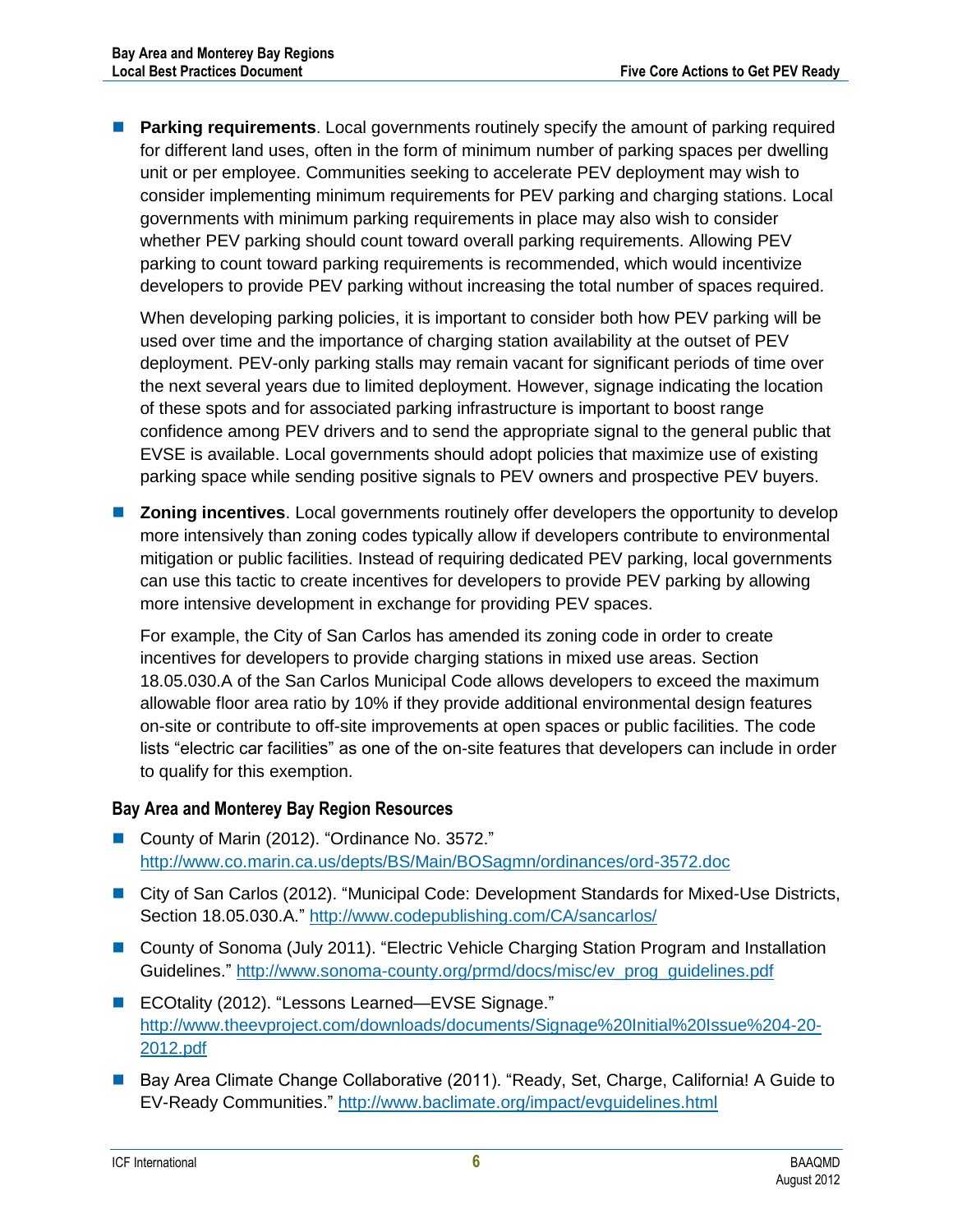# <span id="page-9-0"></span>**2. Update Building Codes**

Local building codes and practices should be updated to include specifications for PEV charging infrastructure types, electric service requirements, and installation recommendations for various building types. The California Green Building Standards Code (CalGREEN) provides useful guidance for local jurisdictions related to PEV charging, identifying voluntary measures for single-family and multi-family dwellings. At a more local level, the Tri-Chapter Uniform Code Council (TUCC) has provided EVSE guidance to its member jurisdictions for single-family residences and for commercial installations.

Specific areas to consider in local building codes include:

- **Charging infrastructure types and service ratings.** PEV charging can occur at varying service ratings, and commonly include Level 1 (120 volt service), Level 2 (240 volt service), and DC fast charging (400 volt+ service requirements). PEV owners will decide which service best meets their driving needs, but their charging infrastructure choice may impact their building's electrical load and the local electrical distribution system. Please refer to the "Overview of PEV Vehicles and Charging Technologies" section above.
- **Charging infrastructure circuit specifications.** To support new charging infrastructure, building codes need to be updated to specify electric circuit requirements. This includes, but is not limited to, service panel loads, wiring and raceway specifications, and receptacle design.
- Installation recommendations for varying building types. Many PEV drivers will live and charge in single family, detached homes, where PEV circuit specifications are straightforward. However, some PEV owners will reside in multi-unit dwellings where charging infrastructure can be more complicated. Building codes can provide guidance on the number of circuits necessary for varying building types, and also can specify the panel service requirements for these larger buildings. Commercial buildings also will have unique electrical and installation requirements.
- **Building load management.** Codes and local guidance materials can identify means to estimate the effects of PEV charging infrastructure on building loads. These recommendations and codes can involve more than estimated PEV circuit loads; they can include full building load impacts and make recommendations for energy efficiency upgrades to offset the new PEV circuit loads.

For example, several Bay Area and Monterey Bay region cities have adopted changes to their building codes that require new construction to accommodate EVSE and/or create standards for EVSE. The City of Sunnyvale now requires that garages and carports in all new single-family buildings, as well as at least 12.5% of shared parking spaces in multifamily buildings, be prewired for Level 2 charging stations. These stations must be designed to meet the specifications for EVSE in the 2010 California Electrical Code. The City of Milpitas has also adopted detailed requirements for residential and non-residential EVSE into its building code based on the CEC and on Underwriters Laboratory guidelines for charging stations.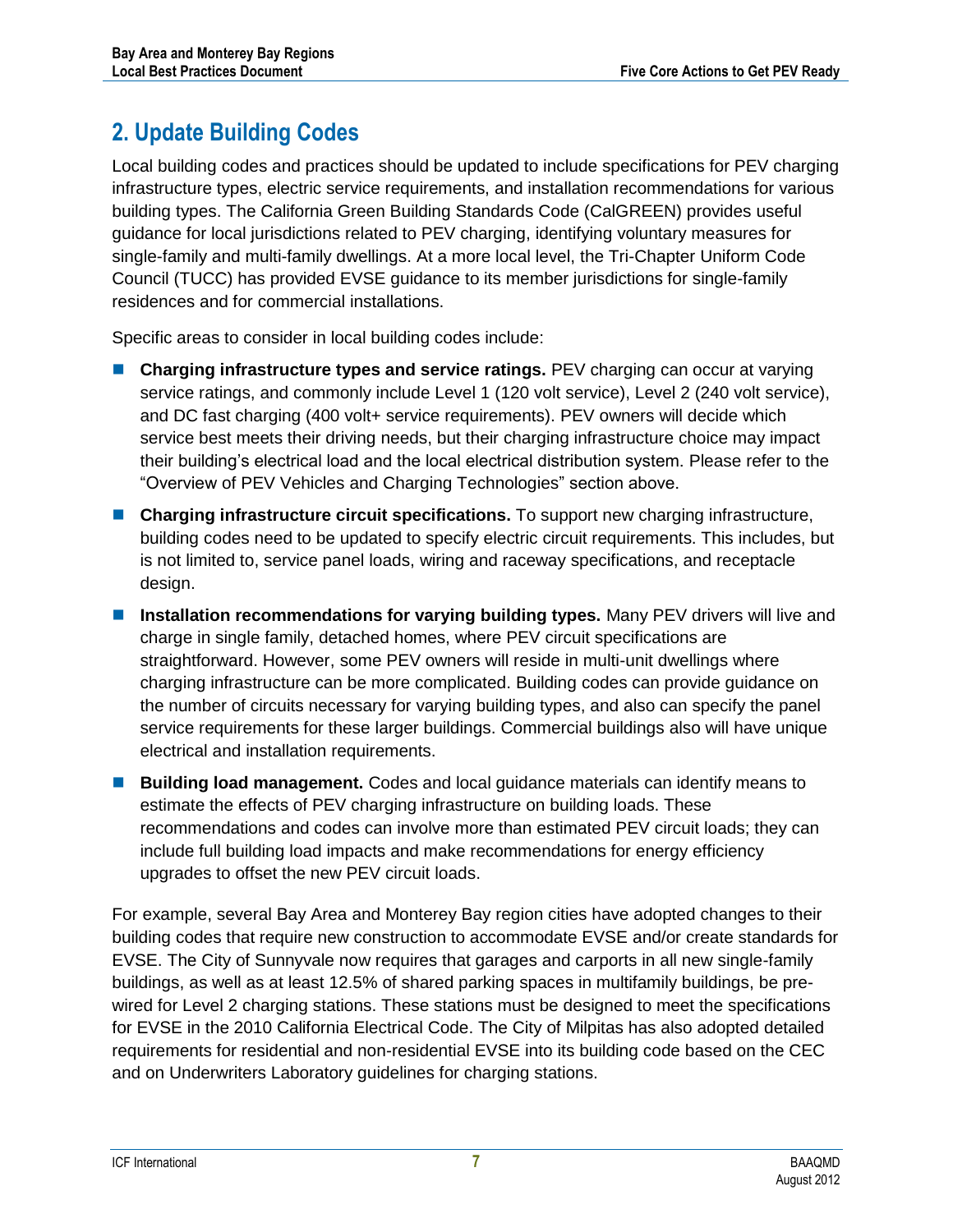### **Bay Area and Monterey Bay Region Resources**

- City of Sunnyvale (2012). "Electric Vehicle Chargers: Building Division Requirements." Retrieved from: [http://sunnyvale.ca.gov/Portals/0/Sunnyvale/CDD/Residential/](http://sunnyvale.ca.gov/Portals/0/Sunnyvale/CDD/Residential/Electrical%20Car%20Chargers.pdf) [Electrical%20Car%20Chargers.pdf](http://sunnyvale.ca.gov/Portals/0/Sunnyvale/CDD/Residential/Electrical%20Car%20Chargers.pdf)
- City of Milpitas (2011). "Electric Vehicle Charging System in Single Family Residence Plan Review and Permitting Requirements." [http://www.ci.milpitas.ca.gov/\\_pdfs/bld\\_electric\\_vehicle\\_charging\\_system.pdf](http://www.ci.milpitas.ca.gov/_pdfs/bld_electric_vehicle_charging_system.pdf)
- City of Milpitas Building Safety Department (2011). "Commercial or Multi-Family Electric Vehicle (EV) Charging Station." [http://www.ci.milpitas.ca.gov/\\_pdfs/bld\\_policy\\_constructrion\\_BLG17.pdf](http://www.ci.milpitas.ca.gov/_pdfs/bld_policy_constructrion_BLG17.pdf)
- International Code Council—East Bay Chapter (2012). "Tri-Chapter Uniform Code Committee (TUCC)."<http://www.eastbayicc.org/pages/TUCC.php>

### <span id="page-10-0"></span>**3. Streamline Permitting and Inspection Processes**

When individuals or businesses purchase PEVs and seek to install approved charging equipment to support their cars, they rely on their local government to serve them. It is essential that local governments take the necessary steps to develop and streamline the permitting and inspection procedures for EVSE. A streamlined process would be efficient, rapid, and consistent while ensuring safe installations and the least possible cost for property owners. A pre- and post-installation checklist for EVSE is included as an Appendix for reference. The general issues that local jurisdictions in the Region should consider are described below.

 **Implement an efficient permit application process**. A protracted permit application process could add time and dampen consumer enthusiasm for PEVs—this is particularly important for residential permitting. Expedited solutions, such as creating an online application to substitute for an initial office visit, or same-day "over-the-counter" approvals to move projects forward, can save time, alleviate PEV owner frustration, and bring goodwill toward the local government's efforts. Solutions will vary by community depending on resources and existing approaches for other permits.

Each local jurisdiction will have to consider the tradeoff between the permit application process and the inspection process. Some communities require a number of documents and references from residents/contractors when applying for a permit to install PEV infrastructure. This adds time up-front, but can reduce the time for the inspection process after installation, and reduces the risk of a failed inspection that would require re-work and a second inspector visit.

Apart from the installation of residential EVSE, communities will need to consider ways to permit and inspect nonresidential EVSE e.g., for publicly available chargers. Anecdotal evidence to date suggests that there is generally confusion regarding the permits required for EVSE at parking garages for instance. In some cases, it is not clear to stakeholders (e.g., parking management companies) if a permit is even required to install EVSE. Although it is appropriate to focus on developing and streamlining a permitting and inspection process for residential installations, the deployment of publicly accessible EVSE will likely increase in the near future.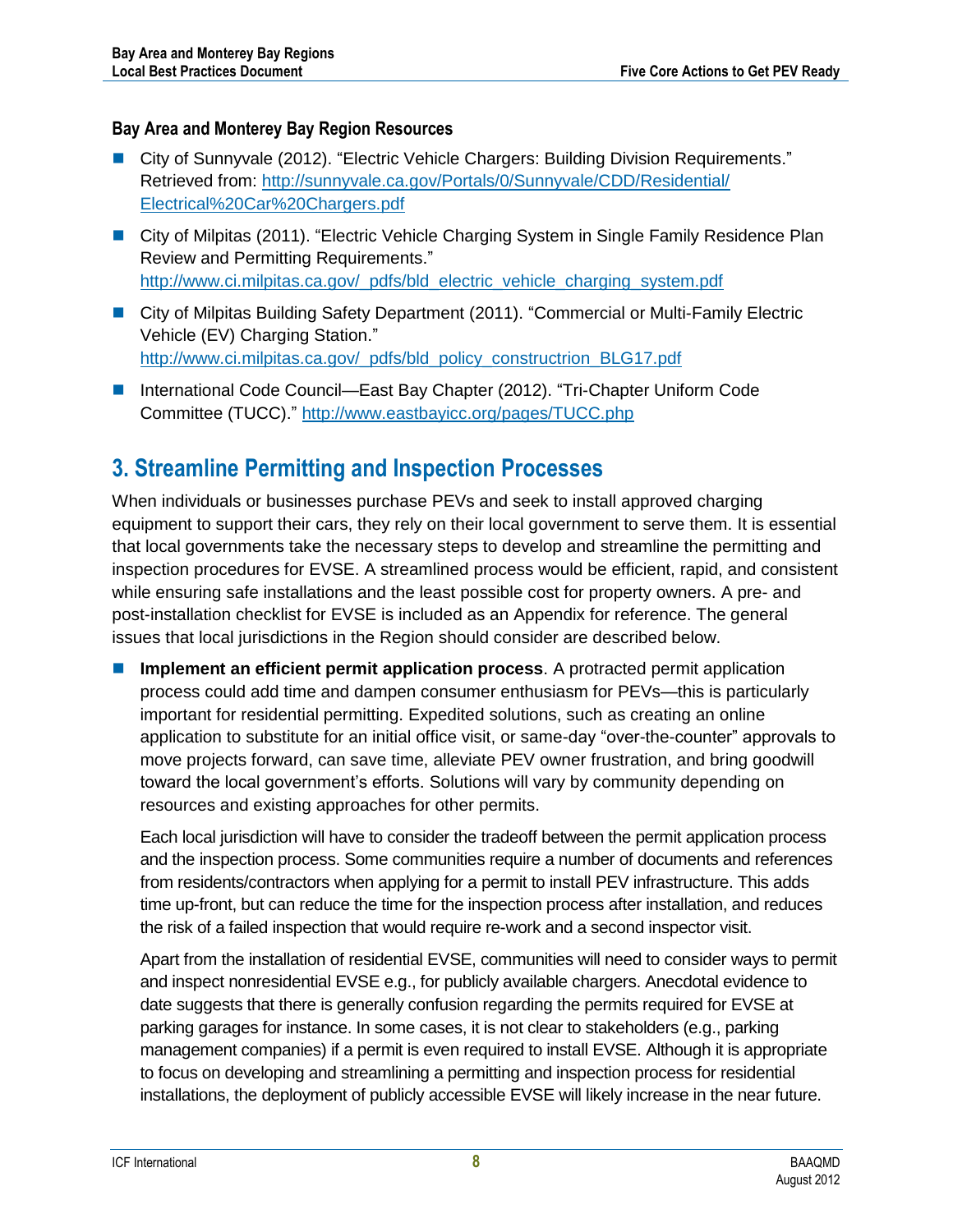- **Minimize permit fees for charging equipment installation.** Permit fees will vary by jurisdiction, and likely vary by project type and scope. Some communities are implementing a flat fee for charging station installations; initial survey results indicate that about 45% of cities are charging between \$100-250 for the installation of charging equipment installed at residential, commercial or multi-unit dwellings, open parking lots, or on-street parking. About 25% of cities are charging either less than \$100 or between \$250-500, and the remaining 10% are charging more than \$500.<sup>4</sup> Fixed, low fees can be implemented if the installation follows an approach that is consistent with or common to other community upgrades, or if the municipality wants to incentivize charging infrastructure. For standard installations, a permit fee of between \$100 to \$250 which can be issued within 24 to 48 hours is considered to be a best practice.
- **Secondary approach—use existing 240V permit.** Many communities are implementing a unique permit application for PEV charging equipment installations. However, some communities are using existing permits for 240-volt electrical service upgrades. Although existing permits may not capture as much unique information, it allows a community to move forward without implementing new permit types (or until new types are implemented).
- **Reduce the number of on-site inspections.** Each time an inspection is required, it adds scheduling delays to the project. Where appropriate, consider only requiring a final inspection and avoiding project progress inspections. Additionally, establishing a common inspection checklist for charging station installations helps communities establish common approaches, and lets property owners know what to expect.
	- Many communities that have adopted requirements for EVSE into their building codes have also taken steps to streamline the permitting process for charging stations in single-family residences. For example, Milpitas does not require that single-family homeowners looking to install EVSE submit site plans for review prior to a building inspection. Instead, these homeowners simply schedule an inspection, during which they provide the following information to the inspector: the type and UL (or other approved testing laboratory) listing of the EV charging system.
	- The panel rating of the existing electrical service and charging system load and circuit size.
	- Whether a second electric meter installation is required due to special electric utility rates available for EV charging.
	- The proposed location of the EV charging system.

Milpitas has also issued guidance to prepare homeowners for an inspection. This guidance includes diagrams illustrating typical configurations of EVSE in different garage types in order to assist homeowners with determining the proposed location of the charging system.

Similarly, Sunnyvale allows homeowners in single-family residential districts to obtain permits for charging stations online provided that the station will be located within a garage and can be connected to existing electrical panels. Sunnyvale has also issued guidance for EV charging stations, including a permitting checklist. The cities of Gonzales and Morgan

These data are based on 50 cities out of a possible 118 reporting.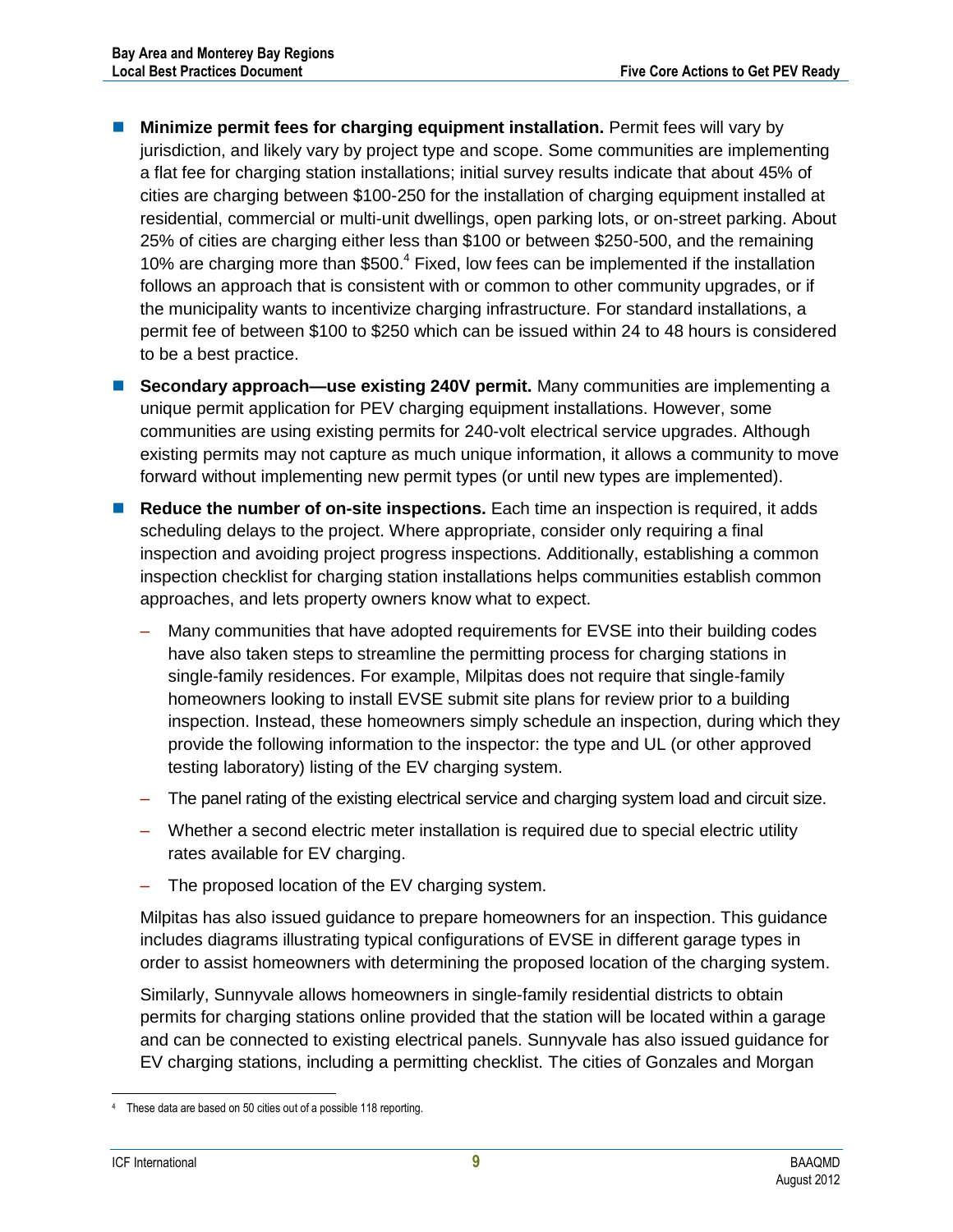Hill also offer express or over-the-counter permits for EVSE; and Berkeley, Los Altos, and Sebastopol have issued guidance on installing EV charging stations to help guide property owners through the permitting process.

### **Bay Area and Monterey Bay Region Resources**

- City of Milpitas (2011). "Electric Vehicle Charging System in Single Family Residence Plan Review and Permitting Requirements." [http://www.ci.milpitas.ca.gov/\\_pdfs/bld\\_electric\\_vehicle\\_charging\\_system.pdf](http://www.ci.milpitas.ca.gov/_pdfs/bld_electric_vehicle_charging_system.pdf)
- City of Sunnyvale (2012). "Electric Vehicle Chargers: Building Division Requirements." [http://sunnyvale.ca.gov/Portals/0/Sunnyvale/CDD/Residential/Electrical%20Car](http://sunnyvale.ca.gov/Portals/0/Sunnyvale/CDD/Residential/Electrical%20Car%20Chargers.pdf) [%20Chargers.pdf](http://sunnyvale.ca.gov/Portals/0/Sunnyvale/CDD/Residential/Electrical%20Car%20Chargers.pdf)
- City of Berkeley (2012). "Plug-In Electric Vehicle (PEV) Residential Charging Systems Guide." [http://www.cityofberkeley.info/uploadedFiles/Planning\\_and\\_Development/Level\\_3\\_-](http://www.cityofberkeley.info/uploadedFiles/Planning_and_Development/Level_3_-_Energy_and_Sustainable_Development/PEV%20guide.pdf) Energy and Sustainable Development/PEV%20guide.pdf
- City of Sebastopol (2012). "Electric Vehicle (EV) Charging System in Single Family Residence (SFR)." [http://ci.sebastopol.ca.us/sites/default/files/sbd/electric\\_vehicle\\_charging\\_system\\_in\\_single\\_](http://ci.sebastopol.ca.us/sites/default/files/sbd/electric_vehicle_charging_system_in_single_family_residence_0.pdf) family residence 0.pdf
- City of Sebastopol (2012). "Commercial or Multi-family Electric Vehicle Charging Station." [http://ci.sebastopol.ca.us/sites/default/files/sbd/commercial\\_or\\_multi](http://ci.sebastopol.ca.us/sites/default/files/sbd/commercial_or_multi-family_electric_vehicle_ev_charging_station_0.pdf)[family\\_electric\\_vehicle\\_ev\\_charging\\_station\\_0.pdf](http://ci.sebastopol.ca.us/sites/default/files/sbd/commercial_or_multi-family_electric_vehicle_ev_charging_station_0.pdf)
- City of Los Altos (2010). "Electric Vehicle (EV) Charging System for Single Family Residence." [http://www.ci.los](http://www.ci.los-altos.ca.us/commdev/building/documents/ELECTRICVEHICLECHARGER.pdf)[altos.ca.us/commdev/building/documents/ELECTRICVEHICLECHARGER.pdf](http://www.ci.los-altos.ca.us/commdev/building/documents/ELECTRICVEHICLECHARGER.pdf)
- International Code Council—East Bay Chapter (2012). "Tri-Chapter Uniform Code Committee (TUCC)."<http://www.eastbayicc.org/pages/TUCC.php>

### <span id="page-12-0"></span>**4. Participate in Local Official Training and Education Programs**

The issues outlined in this guidance document regarding PEV deployment are new to many stakeholders, including local government officials. As a result, local officials and first responders are encouraged to seek out training and educational resources that will help their respective communities become PEV ready. In addition to providing technical training on PEV maintenance and EVSE installation for staff, these resources enable local officials to become familiar with electric charging infrastructure and to understand the safety implications of vehicles and chargers. There are a number of educational resources available to local governments and agencies in the Bay Area and Monterey Bay region, including:

 **Clean Cities Coalitions**: The Clean Cities program has developed a 30-minute online presentation for electrical contractors and inspectors regarding EVSE residential charging installation. In the Bay Area, the San Francisco Clean Cities Coalition, East Bay Clean Cities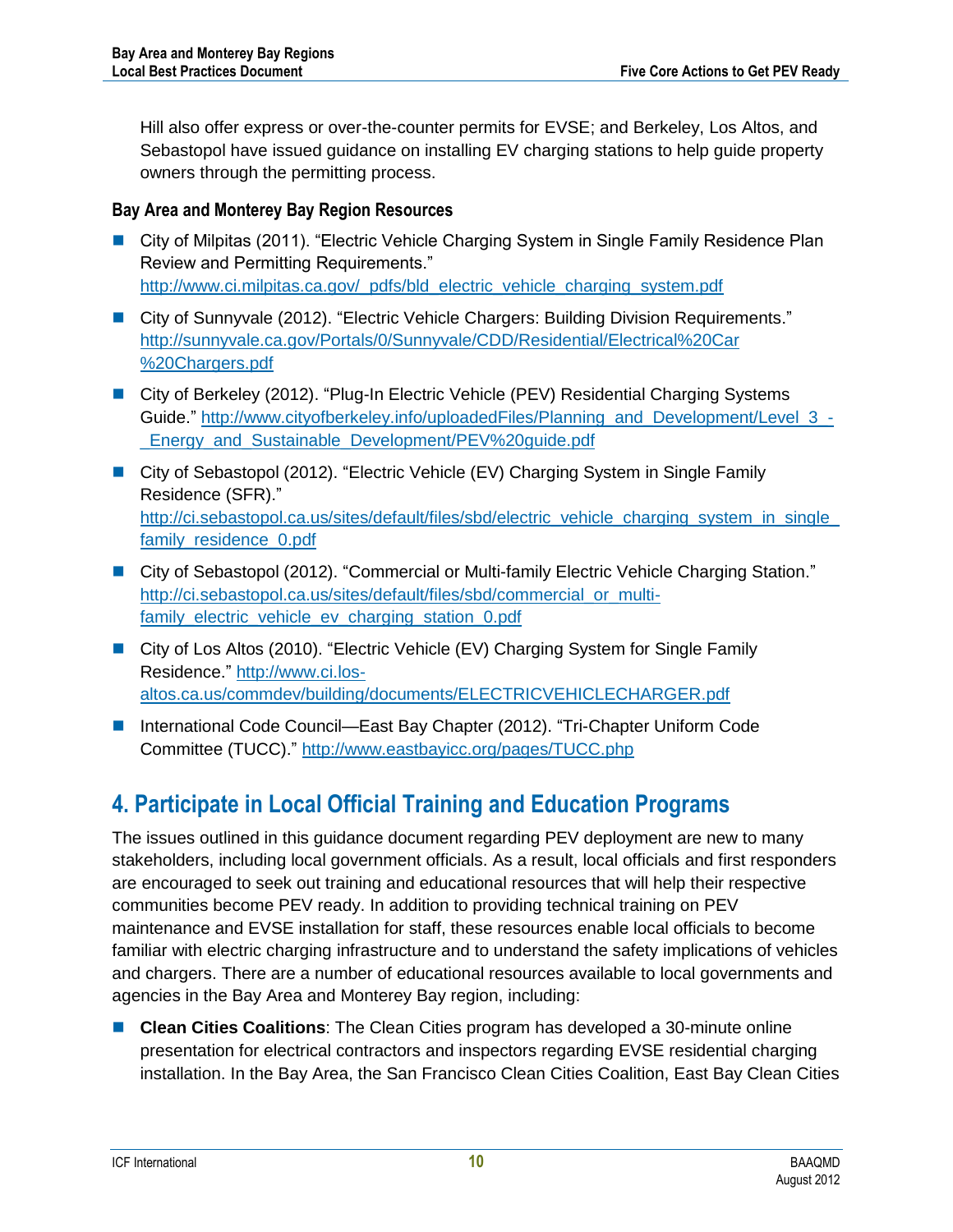Coalition, and the Silicon Valley Clean Cities Coalition have provided leadership on training and education programs to date.

- **ELECTRIC Vehicle Infrastructure Training Program (EVITP)**: The EVITP is a 24-hour course set up to train and certify electricians throughout California to install residential and commercial scale EVSE. The training program addresses the technical requirements to ensure that the equipment is properly installed and maintained, and also instructs stakeholders on issues related to EVSE deployment. EVITP has sponsored events in the Bay Area and will be expanding its role after recently receiving a grant from the California Employment Training Panel, funded by the California Energy Commission's Alternative and Renewable Fuel and Vehicle Technology Program.
- **The Green Team**: The Silicon Valley Clean Cities Coalition, Breathe California, and the Electronic Transportation Development Center offer a series of clean transportation technical classes, which include 50-hour courses on electric vehicles, hybrid electric vehicles, and EVSE.
- California Plug-in Electric Vehicle (PEV) Collaborative: The PEV Collaborative is launching a PEV Resource Center that will provide answers to key issues regarding EVSE to the following audiences:
	- Vehicle Consumers and Homeowners
	- Local Government Officials
	- Fleet Managers
	- Infrastructure and Electrical Contractors
	- Emergency First Responders
	- Educators and Instructors
- **Advanced Transportation Technology and Energy (ATTE) Initiative:** The ATTE Initiative offers training courses at several community colleges throughout California, including the City College of San Francisco. Training includes an 8-hour to 16-hour course on PEVs and EVSE.

The programs listed above are examples of the opportunities that local agencies have to educate themselves about EVSE issues such as permitting, installation, and zoning. Generally, these programs are provided at no cost to participants. In cases where programs require course fees, adjacent municipalities can coordinate and share curricula and lessons learned to reduce costs. By coordinating, financial resources can be identified to allow a few local officials to complete formal training and certificate programs.

### **Bay Area and Monterey Bay Region Resources**

- East Bay Clean Cities Coalition, [admin@cleancitieseastbay.org.](mailto:admin@cleancitieseastbay.org) For information on upcoming classes and events: <http://www.cleancitieseastbay.org/events.html>
- San Francisco Clean Cities Coalition, Bill Zeller, (415) 355-3728, [william.zeller@sfgov.org.](mailto:william.zeller@sfgov.org)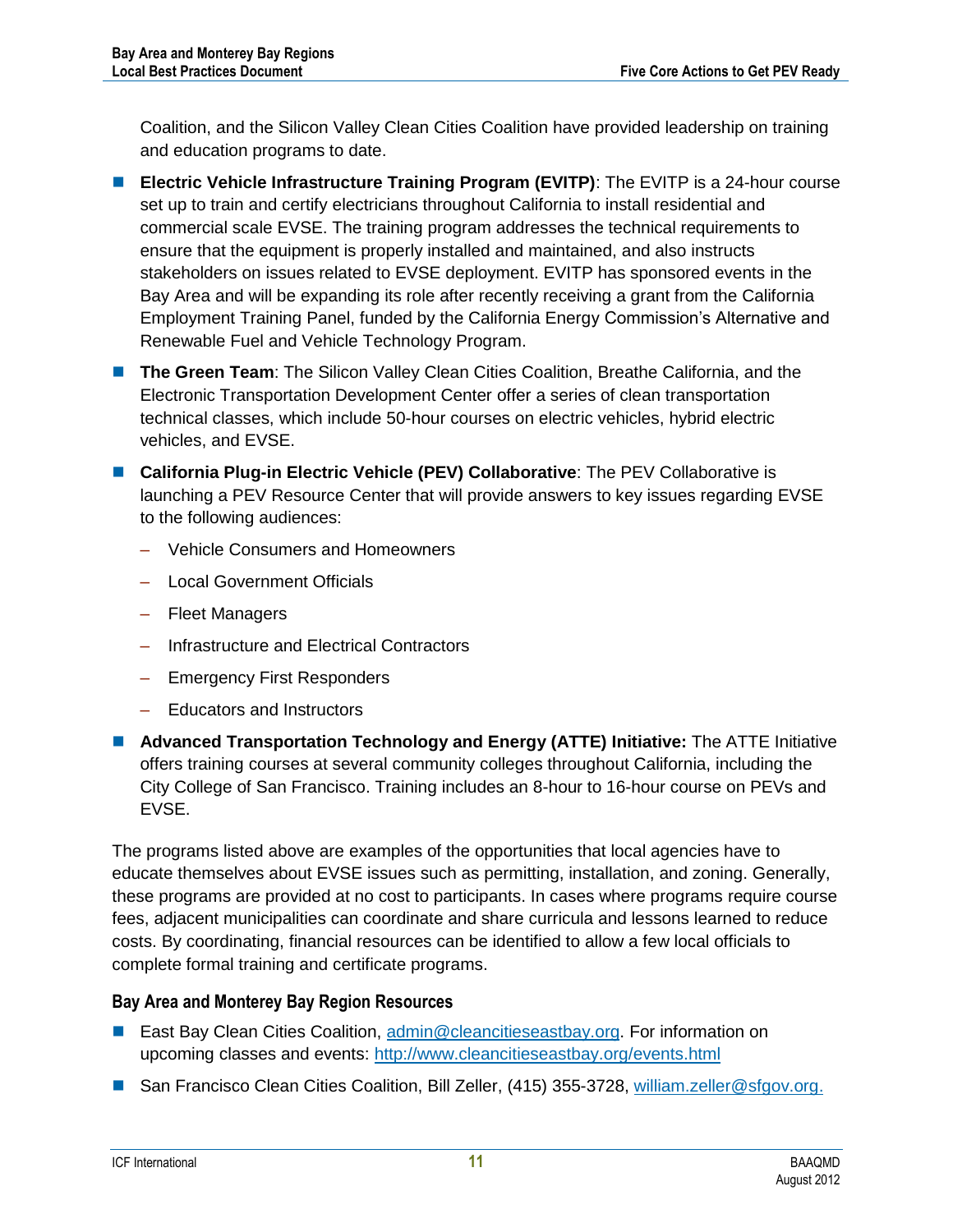- Silicon Valley Clean Cities Coalition (with Green Team information), (408) 998-5865. For information:<http://www.svcleancities.org/index.php/future-events.html>
- Electric Vehicle Infrastructure Training Program, Bernie Kotlier, (408) 242-4000, [bkevitp@gmail.com,](mailto:bkevitp@gmail.com) or Jennifer Mefford, (248) 318-7885
- California Plug-in Electric Vehicle Collaborative, [info@pevcollaborative.org.](mailto:info@pevcollaborative.org) For information: <http://www.pevcollaborative.org/news-events>
- **Advanced Transportation Technologies and Energy Center at the City College of San** Francisco, Peter Davis, (619) 473-0090, [outrchpd@me.com.](mailto:outrchpd@me.com) For information: <http://www.ccsf.edu/Resources/ATT/>

### <span id="page-14-0"></span>**5. Reach Out to Local Residents and Businesses**

Local government should reach out to residents and businesses about PEVs, charging infrastructure and the actions it is taking to get the community PEV Ready. The Metropolitan Transportation Commission (MTC) and the Bay Area Air Quality Management District (BAAQMD) are collaborating to develop a *Go EV Campaign*, which will be implemented in coordination with a consultant (or consultant team) starting in the  $3<sup>rd</sup>$  Quarter of 2012. The effort will be a promotional campaign aimed at building awareness, action and demand for PEVs (including both BEVs and PHEVs) in the San Francisco Bay Area. One of the primary objectives of the campaign is to communicate the potential of PEVs to displace gasoline vehicles and save consumers money, stimulate the local economy, create jobs, reduce GHG emissions, and improve public health. The specific goals of the Campaign include:

- Education of San Francisco Bay Area residents about electric vehicles, including vehicle operation, differentiation between vehicle types and vehicle charging (e.g., charging station locations, charge times, miles per charge, etc.);
- **Behavior change of San Francisco Bay Area drivers to purchase PEVs when offered the** choice;
- **Development and implementation of core messages that create awareness of PEV benefits** (e.g., cost savings, convenience, regional economic and job benefits, environmental and health benefits, "fun to drive" and "cool factor");
- **Continuation of the promotion of the Bay Area identity as a center for high tech and green** culture;
- **IDED** Identification of prominent individuals/organizations to deliver campaign messages, including civic and business leaders, PEV-related companies, auto companies, cities (e.g., San Francisco and San Jose), regional public agencies, environmental groups and prominent EV drivers (e.g., George Schultz, Gavin Newsom, etc.); and
- Motivation of individuals to reduce their contribution to San Francisco Bay Area GHG emissions.

Key, high-level messages can highlight PEV availability and benefits, including total cost of ownership, environmental, health, and community benefits, and point to state and national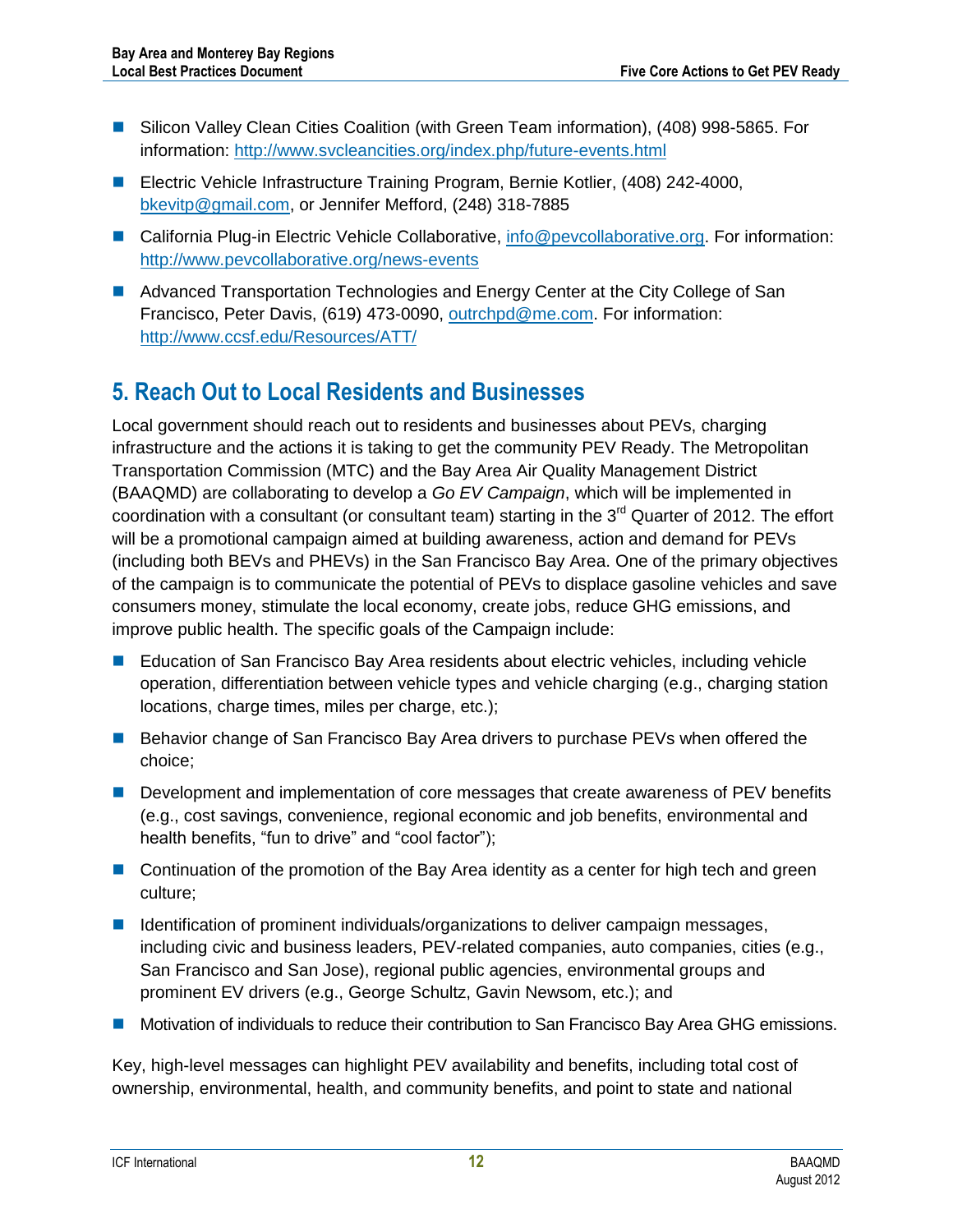outreach campaigns (see resources below). The primary focus, however, should emphasize the community-specific PEV activities and information such as local PEV policies.

A good practice and relatively simple first step can be to create a "one-stop shop" online tool, possibly through a city website, with links to state and national campaigns as well as unique local content. Information also can be distributed via other websites, local print and electronic media, social networks, over-the-counter handouts at city hall and at local restaurants, retail establishments and auto dealers, public signage and other local distribution resources. Key audiences and topics include the following:

- **Local residents.** Community residents will need information on how to have charging equipment installed in their homes, local contractors who are trained and certified to install charging infrastructure, and local electric utility contacts available to address PEV issues. Homeowners will also want information on where the regional public charging infrastructure is located, and whether there are local incentives for vehicles or charging equipment.
- **Local businesses.** Employers and retail outlets in the community will need information on what to consider when deciding whether to install charging infrastructure. Local government outreach can include references to other employers and employer associations that are working to become PEV ready, such as the Business Council on Climate Change [\(http://www.bc3sfbay.org\)](http://www.bc3sfbay.org/). Additionally, information will be needed on the business proposition and green marketing opportunities for businesses and fleet owners around the use of PEVs.

### **Bay Area and Monterey Bay Region Resources**

- BAAQMD (2012). "Bay Area PEV Ready."<http://www.bayareapevready.org/>
- Go EV Campaign, Ursula Vogler (MTC), [uvogler@mtc.ca.gov,](mailto:uvogler@mtc.ca.gov) (510) 817-5785
- Electric Power Research Institute (2011). "Plugging In: A Consumer's Guide to the Electric Vehicle." Retrieved from: [http://my.epri.com/portal/server.pt?Abstract\\_id=000000000001023161](http://my.epri.com/portal/server.pt?Abstract_id=000000000001023161)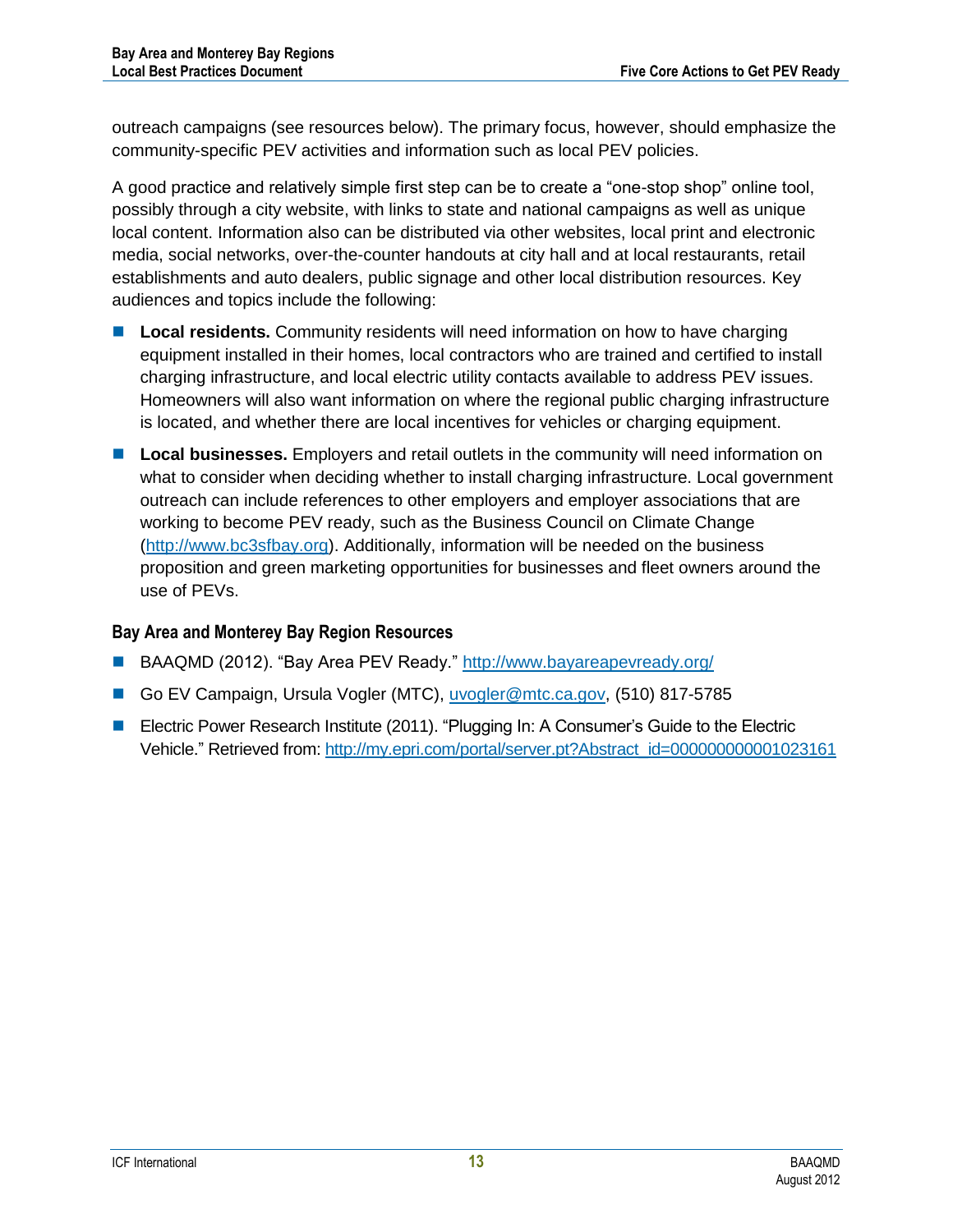# <span id="page-16-0"></span>**Additional Actions for Expanded Readiness**

### <span id="page-16-1"></span>**6. Develop a Regional Public Charging Station Site Selection Plan**

To date, regional agencies have used an array of parameters to develop a strategy for siting publicly available EVSE. The first movers in these exercises have been aided by ECOtality as part of The EV Project. The parameters considered generally include land use, origindestination modeling (e.g., using travel models), corridor planning, links to transit trips, off-street parking availability and accessibility, car sharing potential, and surveys of PEV drivers.

ECOtality is under contract with BAAQMD to perform an analysis regarding EVSE site selection in the Region. In coordination with ICF and BAAQMD, identifying charging station site selection will consider the following steps:

### **Estimate demand for PEVs in the Region**

Using a combination of demand forecasting and inputs from the Bay Area regional travel demand model (developed by MTC), a forecasted demand for PEVs in the Bay Area will be estimated out to 2020. The demand forecasting will be based on factors such as hybrid ownership, regulatory drivers (e.g., the Low Carbon Fuel Standard and the Zero Emission Vehicle Program), and the travel needs that can be met by PEVs (including a consideration of the potential split between PHEV and BEV technologies). ICF has developed forecasts for PEVs in the Bay Area which can be used as inputs into this task.

### **Refine estimates of PEV demand in the Region based on projected ownership characteristics**

The initial projections for PEV demand will be refined by taking spatially-explicit demographic data into account. This subtask will also draw from the PEV characteristics of near- and mid-term vehicle deployments and data available regarding PEV owner characteristics. Several basic household demographic profiles for the Region will be considered, including parameters such as household income, education, and family size. These will be informed by findings from initial PEV consumer market research to describe early adopters, likely adopters, possible adopters, unlikely adopters, or any other designations useful for describing the target market segments. Once these basic demographic profiles are established, the next step is to identify the location of these households vis-à-vis the locations of the travel profiles generated previously.

### **Estimate parking type availability for PEV purchasers**

This step in the analysis will characterize the parking types in the study area based on general descriptive factors such as garage parking, surface lots, or underground parking, and ownership parameters e.g., shared parking or dedicated parking. This step will also require an assessment of off-street parking lots in key areas throughout the Region, distinguished between privately owned (and in some cases, managed separately by a parking management company) and municipally owned lots.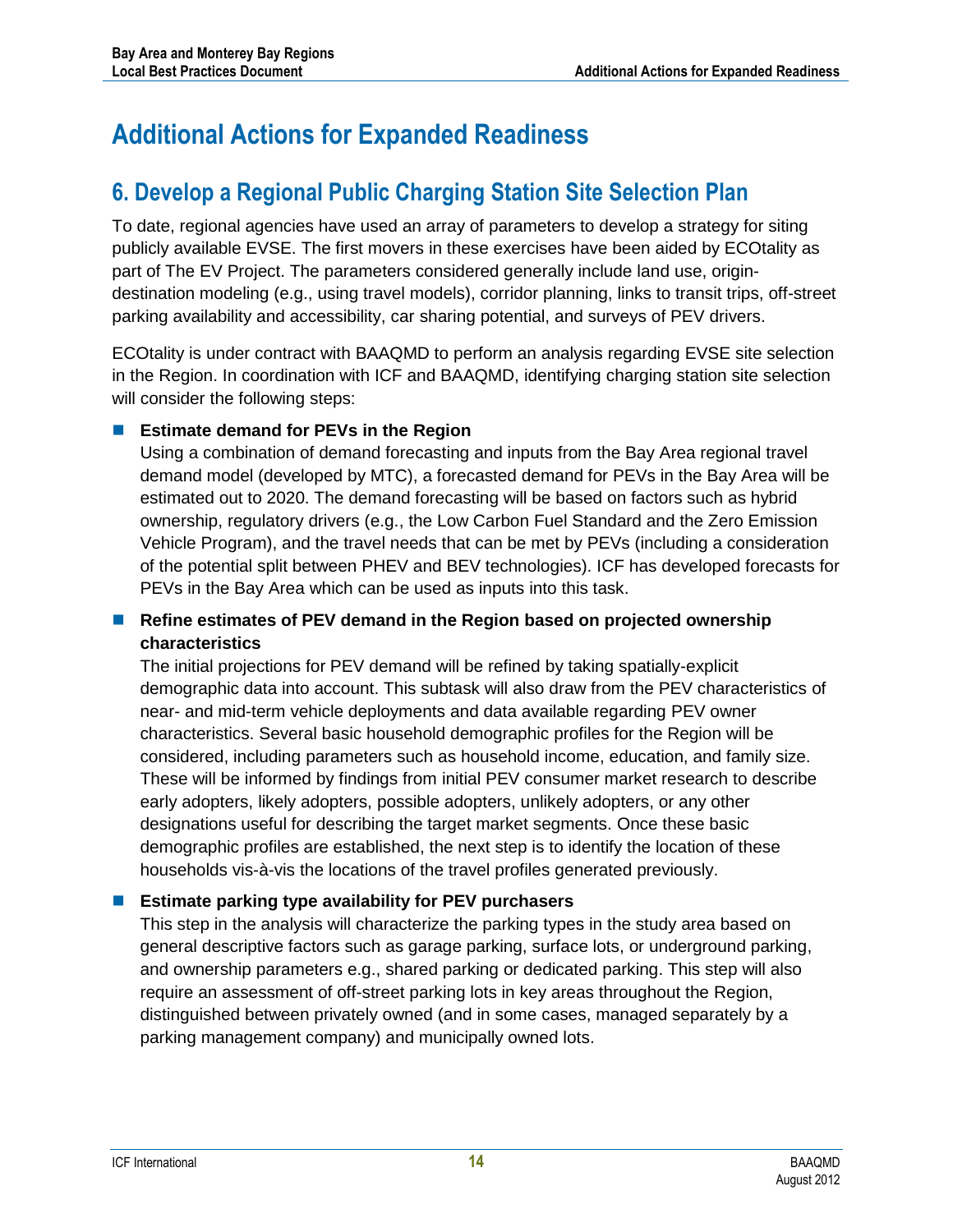#### ■ Identify most suitable location for publicly accessible EVSE

The location of publicly-available EVSE is a complicated issue that planning agencies are struggling with across the nation. In a time of fiscal austerity and limited resources, public funding is being scrutinized in extraordinary detail. Some of the key parameters that we will include in our analysis are highlighted, with a brief description, in [Table 1.](#page-17-0)

#### **Analyze potential impacts on utility generation capacity**

Over the long term, increased deployment of PEVs will lead to greater levels of energy consumption. It is therefore important to consider whether local utilities have the generation capacity to accommodate anticipated growth in PEVs, and if not, what opportunities exist to increase capacity. This is a particularly important issue for the many municipal utility districts that are responsible for delivering electricity to individual communities within the Region since they are more susceptible to peak load impacts and have less resources in which to amplify distribution capabilities.

<span id="page-17-0"></span>

| <b>Category</b>                | <b>Parameter</b>               | <b>Brief Explanation</b>                                                                                                                                                                                                                                     |
|--------------------------------|--------------------------------|--------------------------------------------------------------------------------------------------------------------------------------------------------------------------------------------------------------------------------------------------------------|
| <b>Vehicle Characteristics</b> | Vehicle range                  | Informs trip distance and vehicle type; as well as level of<br>charging that is appropriate                                                                                                                                                                  |
|                                | Charging time                  | Together with trip characteristics, will help characterize<br>potential for opportunity charging; and provide estimate of level<br>of charging needed (e.g., long charging times are not practical<br>in some cases; fast charging is impractical in others) |
|                                | Vehicle type                   | Distinguishing between demand for PHEVs and BEVs is<br>difficult; however, it would prove useful in the estimate of types<br>of charging required, the associated cost, and the increased<br>electricity demand due to EV deployment.                        |
| <b>PEV Demand</b>              | Trip characteristics           | Understanding where people are going and how far; a common<br>output of travel demand models                                                                                                                                                                 |
|                                | Home charging capability       | Accessibility to a garage will help indicate the likelihood of a<br>driver charging at home, where the vehicle spends a<br>considerable amount of time. Increased home charging puts<br>downward pressure on the need for public charging                    |
|                                | Lot types                      | The type of lot availability will help us understand, at a first<br>pass at least, the range of costs for deploying EVSE.                                                                                                                                    |
| <b>Parking Characteristics</b> | Ownership status               | Will enable us to identify barriers associated with gaining<br>access to some lots, targeting incentives, etc.                                                                                                                                               |
|                                | Accessibility for installation | Improves cost estimate of EVSE installation; proximity to<br>appropriate wiring/circuitry is useful, otherwise installation can<br>be expensive                                                                                                              |
| Electricity supply             | Local utility service area     | Enables us to determine how increased electricity demand will<br>impact the individual utilities that serve Bay Area communities.                                                                                                                            |

#### **Table 1. Parameters to Consider in the Identification of Suitable Locations for EVSE**

Using the parameters and information in [Table 1,](#page-17-0) the siting analysis will subsequently identify the potential charging opportunities, characterized by the options outlined in [Table 2.](#page-18-1)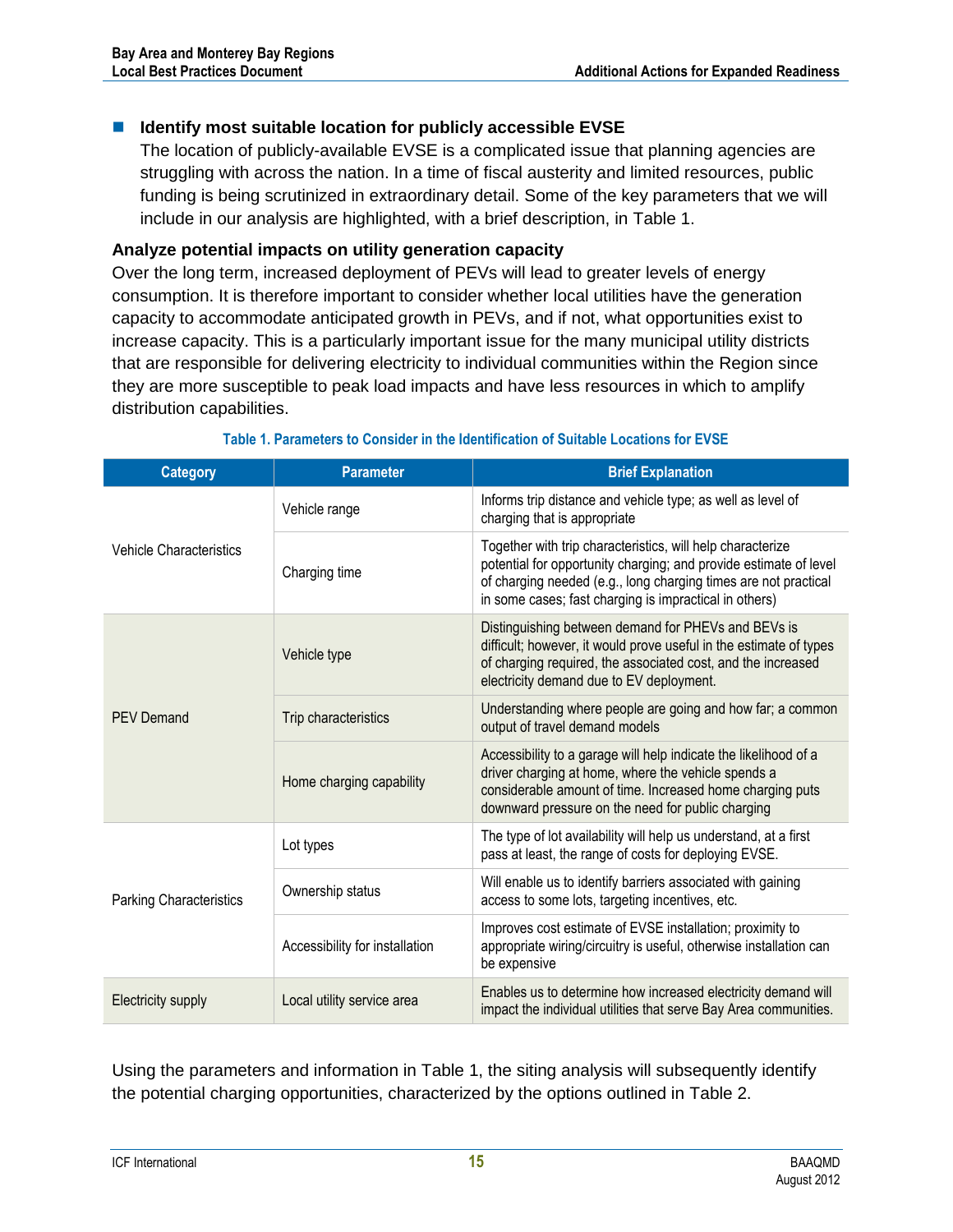<span id="page-18-1"></span>

| <b>Type of Charging</b>      | Location                         |
|------------------------------|----------------------------------|
|                              | Commuter lots                    |
| Workplace charging           | Commercial lots (e.g., retail)   |
|                              | Retail centers                   |
|                              | Cinemas/movies                   |
| Opportunity charging         | Airports                         |
|                              | Cultural venues (e.g., stadiums) |
|                              | Mobile chargers                  |
| Emergency charging           | Safety grid                      |
|                              | Fleet maintenance yards          |
| <b>Battery Swap Stations</b> | Retail and commercial centers    |
|                              | <b>Fueling stations</b>          |

#### **Table 2. Types of Charging and Potential Locations**

As noted in [Table 2,](#page-18-1) aside from what has been termed workplace charging (discussed in more detail below) and opportunity charging (charging characterized as an opportunity to charge when parked for more than two hours), the analysis will also consider the potential for emergency charging and battery swap stations. One of the most straightforward ways to determine emergency charging locations is to identify a suitably sized grid so that a driver is never more than a defined distance (e.g., three miles) from a charger. An overlay of the proposed or existing stations and the security grid would help a planning agency identify potential areas for emergency charging. Subsequently, the planning agency could evaluate the value of various types of charging. Battery swap stations are also an important charging technology to consider, particularly for fleets of standardized vehicles that can be charged at central locations. Potential sites for battery swap station locations for consumer vehicles include fueling stations, retail centers, and other sites with easy automobile access in high-traffic locations.

### <span id="page-18-0"></span>**7. Encourage Workplace Charging With Local Employers**

Identifying opportunities for workplace charging has been recognized as a gap or deficiency in the Bay Area and Monterey Bay region. With an initial focus on deploying residential chargers for early adopters, this is unsurprising. In recognition of this existing gap in the PEV ecosystem, the Air District and SCAQMD are sponsoring a project through CALSTART to conduct outreach to targeted companies, create a Workplace Charging Forum, and develop a Workplace Charging Toolkit. That work will also include the identification of issues and barriers that have prevented or are preventing the deployment of workplace charging statewide.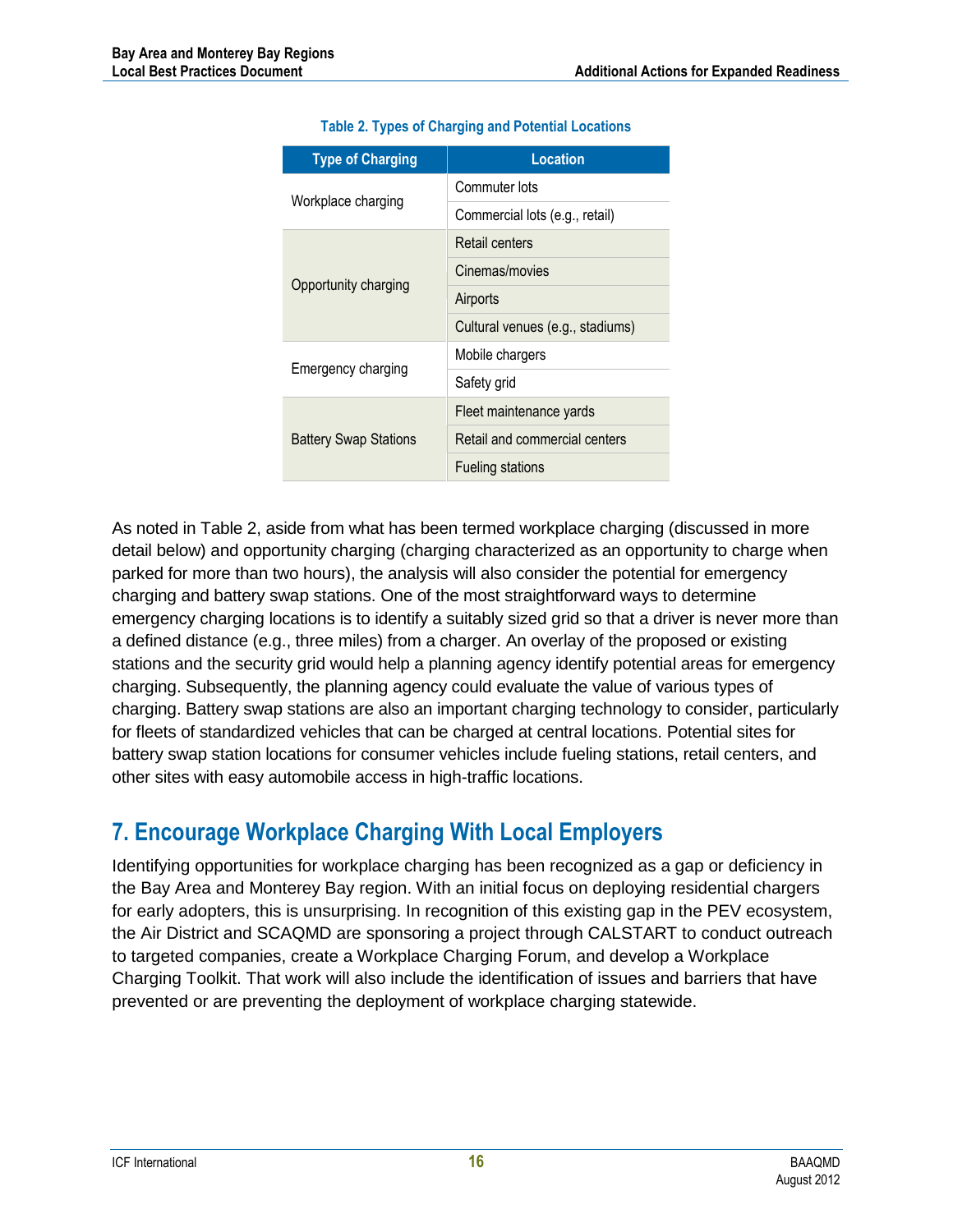#### **Bay Area and Monterey Bay Region Resources**

- Business Council on Climate Change and Bay Area Council (2011). "Electrify Your Business: Moving Forward with Electric Vehicles, A Bay Area Business Guide." [http://www.bc3sfbay.org/uploads/5/3/3/9/5339154/electrify\\_your\\_business.pdf](http://www.bc3sfbay.org/uploads/5/3/3/9/5339154/electrify_your_business.pdf)
- CALSTART (2012). "EV Employer Initiative." [http://www.evworkplace.org](http://www.evworkplace.org/) (resources on workplace charging will be available beginning in September 2012)

### <span id="page-19-0"></span>**8. Support Local Electric Utility Efforts to Minimize Grid Impacts**

As the largest utility in the Bay Area and Monterey Bay region, Pacific Gas & Electric (PG&E) has taken a leading role in PEV readiness. PG&E has worked closely with local and regional stakeholders to communicate the importance of utility notification protocols for new EVSE installations, particularly in residential applications. PG&E also offers a special EV rate, listed as an experimental residential time-of-use (TOU) rate for customers (E-9). For this rate, off-peak recharging for PEVs is offered at a drastically reduced rate to the consumer. For instance, for baseline usage in the summer, the peak rate is about \$0.30/kWh, which drops to about \$0.10/kWh or what is termed part-peak, and is just under \$0.04/kWh for off-peak charging.

Despite PG&E's leadership in this area, there are other utilities serving Bay Area and Monterey Bay region communities that will need support from local communities regarding issues, such as notification protocols and understanding potential demand for PEVs so that they can understand the impacts on local distribution infrastructure. Another key issue that will be important is the development of TOU rates to encourage off-peak charging, comparable to those outlined previously from PG&E.

Historically, TOU rates have been used among commercial and industrial customers with complex energy management systems capable of ramping down energy use or increasing onsite electricity production to adapt to changes in energy prices. If TOU rates are offered, early adopters must be outfitted with the tools to understand when peak rates would be triggered to prevent excessive demand charges and a potentially negative perception of PEVs. This may be addressed in part with the integration of smart chargers, though they are often significantly more expensive than a basic charging unit. Incentives to help reduce the initial expense of a smart charger would greatly benefit the consumer by keeping costs low and utility costs low by encouraging the use of off-peak energy.

### **Bay Area and Monterey Bay Region Resources**

- Pacific Gas & Electric (2011). "PG&E Standards and Requirements for Plug-In Electric Vehicle Interconnections." [http://www.pge.com/includes/docs/pdfs/mybusiness/customerservice/otherrequests/newcon](http://www.pge.com/includes/docs/pdfs/mybusiness/customerservice/otherrequests/newconstruction/servicerequirements/electric_vehicle_bulletin.pdf) [struction/servicerequirements/electric\\_vehicle\\_bulletin.pdf](http://www.pge.com/includes/docs/pdfs/mybusiness/customerservice/otherrequests/newconstruction/servicerequirements/electric_vehicle_bulletin.pdf)
- Pacific Gas & Electric (2012). "Plug-In Electric Vehicles: Notification Process." <http://www.pge.com/mybusiness/environment/whatyoucando/electricdrivevehicles/contactpge/>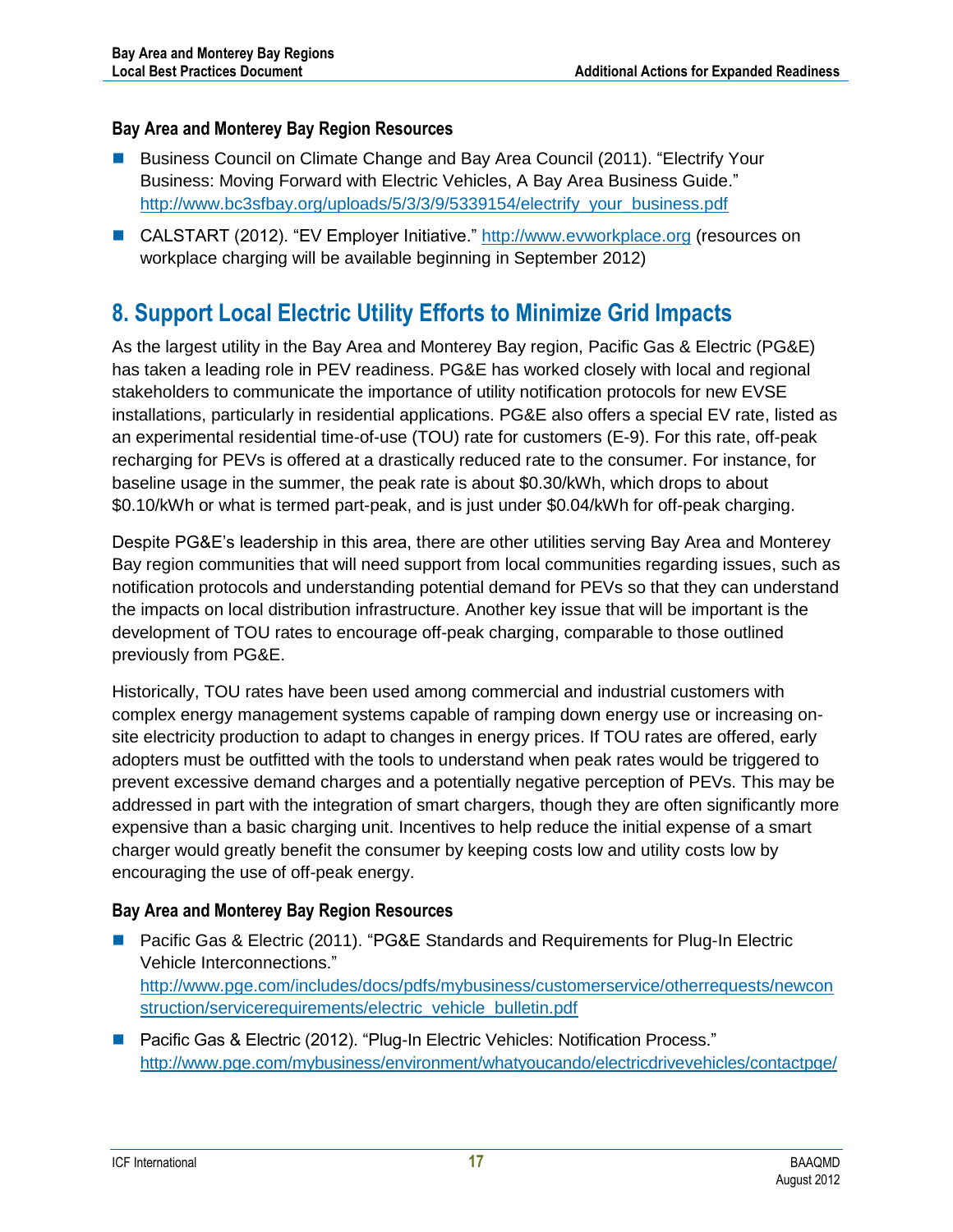### <span id="page-20-0"></span>**9. Implement Solutions for Multi-Unit Dwelling Properties**

The population density in the Bay Area and Monterey Bay region requires the consideration of deploying EVSE multi-unit dwellings (MUDs). The Department of Environment in San Francisco recently initiated MultiCharge SF in partnership with Coulomb Technologies to bring charging infrastructure to multi-family buildings in San Francisco, where two thirds of residences reside in MUDs (see [Table 3](#page-20-1) below). The project will help develop a knowledge base and best practices for EVSE deployment in MUDs by covering the costs of charging equipment and subsidizing the costs of installation significantly.

<span id="page-20-1"></span>

| <b>County</b> | <b>Population</b> | % Population<br>in MUDs |
|---------------|-------------------|-------------------------|
| Alameda       | 1,500,000         | 38%                     |
| Contra Costa  | 1,100,000         | 24%                     |
| Santa Clara   | 1,800,000         | 32%                     |
| San Francisco | 900,000           | 67%                     |
| San Mateo     | 750,000           | 33%                     |

| <b>Table 3. Population and MUD Residents in Bay Area Counties</b> |  |  |
|-------------------------------------------------------------------|--|--|
|                                                                   |  |  |

The MultiCharge SF project will help address some of the issues associated with deploying EVSE at MUDs. However, other jurisdictions outside of San Francisco will likely have to deal with the challenges of deploying EVSE at MUDs (see [Table 4](#page-21-1) below for a list of common challenges). The deployment of PEVs today will require many jurisdictions in the Rregion to grapple with these challenges before the lessons learned from the MultiCharge SF project are fully understood. The important factor here is that the entire Region cannot rely solely on the singular project in San Francisco County to develop a uniform knowledge base to deploy EVSE in MUDs. Other jurisdictions will have to engage home owner associations (HOAs), developers, and property owners to develop solutions for their community.

In addition to the City of San Francisco's efforts, BAAQMD is collaborating with MTC to develop elements of a regional strategy regarding the installation of EVSE in MUDs through the *Go EV!*  Campaign, an outreach and PEV readiness initiative. While it is unlikely this strategy will resolve all the issues associated with this complex topic, this strategy should make information more readily available to MUD owners and local jurisdictions. Information will be available beginning in September 2012 through the District's Bay Area PEV Ready website.

Though much of the work to develop PEV charging options in MUDs will need to be developed locally, state-level agencies and organizations are also working to identify solutions to deploying EVSE in MUDs. It will therefore be necessary for jurisdictions to engage with the information resources listed below to keep current on the guidance available.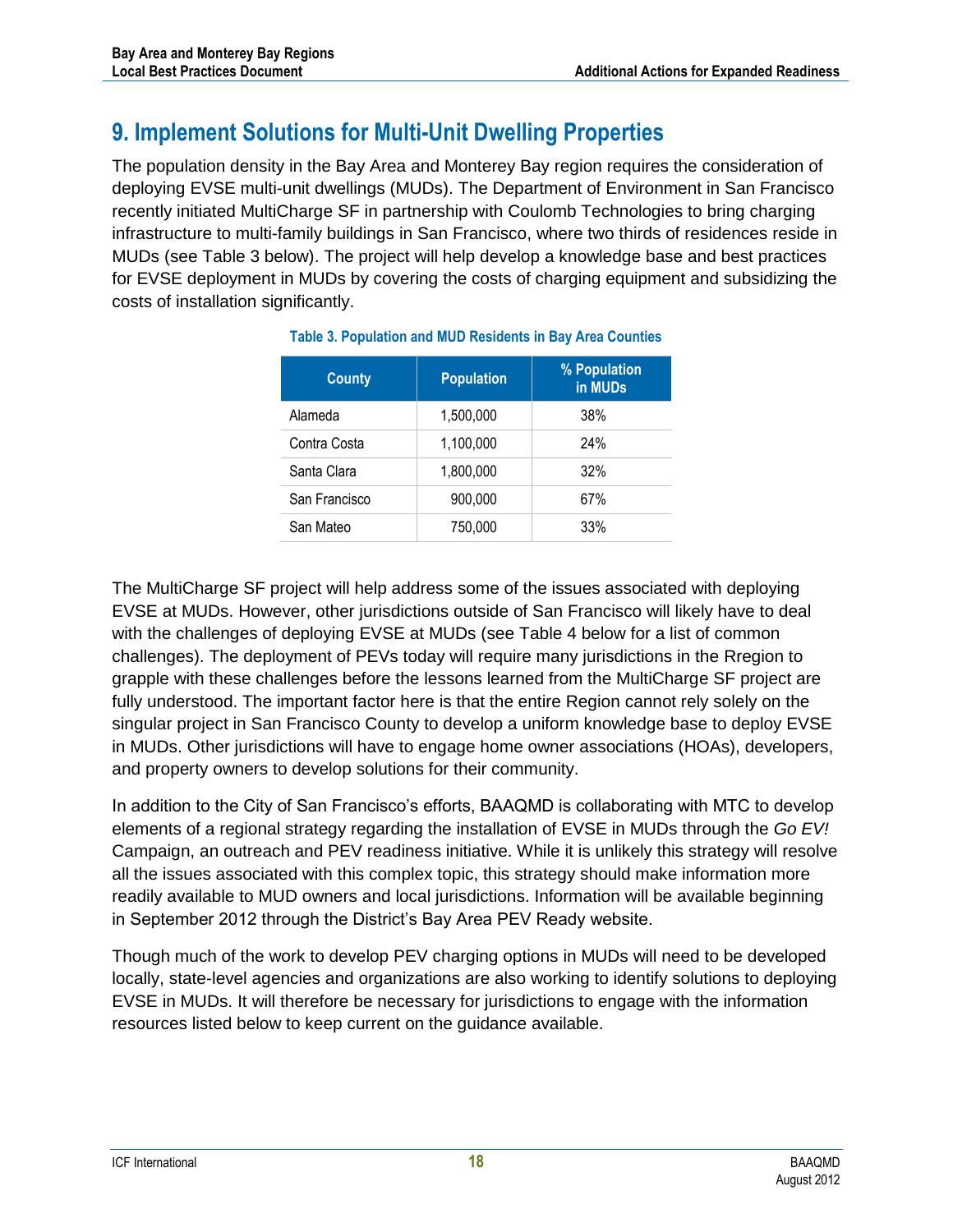#### **Table 4. Common Factors that Impact EVSE Installation at MUDs**

<span id="page-21-1"></span>

| <b>Physical Challenges</b>                | • Availability of capacity in the electrical panel<br>• Availability of space for additional meters in the meter rooms<br>• Distances between utility meters, parking spaces, and unit electrical panels                                                       |
|-------------------------------------------|----------------------------------------------------------------------------------------------------------------------------------------------------------------------------------------------------------------------------------------------------------------|
| <b>Cost of Installation and Operation</b> | • Restrictive facility configurations (master meter, remote parking, etc.)<br>• Cost allocation to residents (based on usage, equipment, parking, shared service areas)<br>• Inability to take advantage of off-peaking charging rates<br>• HOA fee structures |
| <b>Codes, Covenants, and Legalities</b>   | • Differences in ownership<br>• Differences between actors who make the investment versus those that reap benefit<br>• Agreements between property owners and residents / renters<br>• Deeded parking spaces assigned to individual residents                  |

#### **Bay Area and Monterey Bay Region Resources**

- San Francisco Department of Environment—MultiCharge SF, Bob Hayden, [Bob.Hayden@sfgov.org,](mailto:Bob.Hayden@sfgov.org) (415) 355-3740
- San Francisco Department of the Environment (2012). "Multi-Family Building Initiative." [http://sfenvironment.org/transportation/clean-fuels-vehicles/electric-vehicles-sf-electric](http://sfenvironment.org/transportation/clean-fuels-vehicles/electric-vehicles-sf-electric-drive/charging-and-infrastructure/residential/multifamily-building-initiative)[drive/charging-and-infrastructure/residential/multifamily-building-initiative](http://sfenvironment.org/transportation/clean-fuels-vehicles/electric-vehicles-sf-electric-drive/charging-and-infrastructure/residential/multifamily-building-initiative)
- BAAQMD (2012). "Bay Area PEV Ready."<http://www.bayareapevready.org/> (resources on PEVs in MUD will be available beginning in September 2012)

### <span id="page-21-0"></span>**10. Incorp**o**rate PEVs and Charging into Local Vehicle Fleets**

The deployment of PEVs in government fleets is important because it identifies governments as leaders in the deployment of advanced technologies. In the case of electric vehicles, there is also the opportunity, for instance, to co-locate fleet charging with public access charging stations. This is often identified as an opportunity for demonstrative and effective outreach to the public.

There are approximately 50,000 government fleet vehicles in the Bay Area, with about 1,500 hybrids in service. Of the 50,000 vehicles, about 44% of these vehicles are light-duty cars and the other 56% were light-duty trucks. Of these vehicles, about 6% and 1% are hybrid electric vehicles (HEVs). For the sake of comparison, light-duty trucks make up about 40% of the personal light-duty vehicle fleet. This matters because it limits the potential for electrification in the near-term future. Most vehicle forecasts for the next several years indicate that the overwhelming majority of PHEV and BEV offerings will be light-duty cars as opposed to trucks.

Government fleet purchases are generally different than personal vehicle purchases—fleet managers generally procure a vehicle for specific purposes with a narrower focus on vehicle attributes. To demonstrate the challenges associated with PEV deployment in fleets, it is useful to understand some of the general characteristics of government fleets e.g., vehicle turnover or vehicle fleet expansion.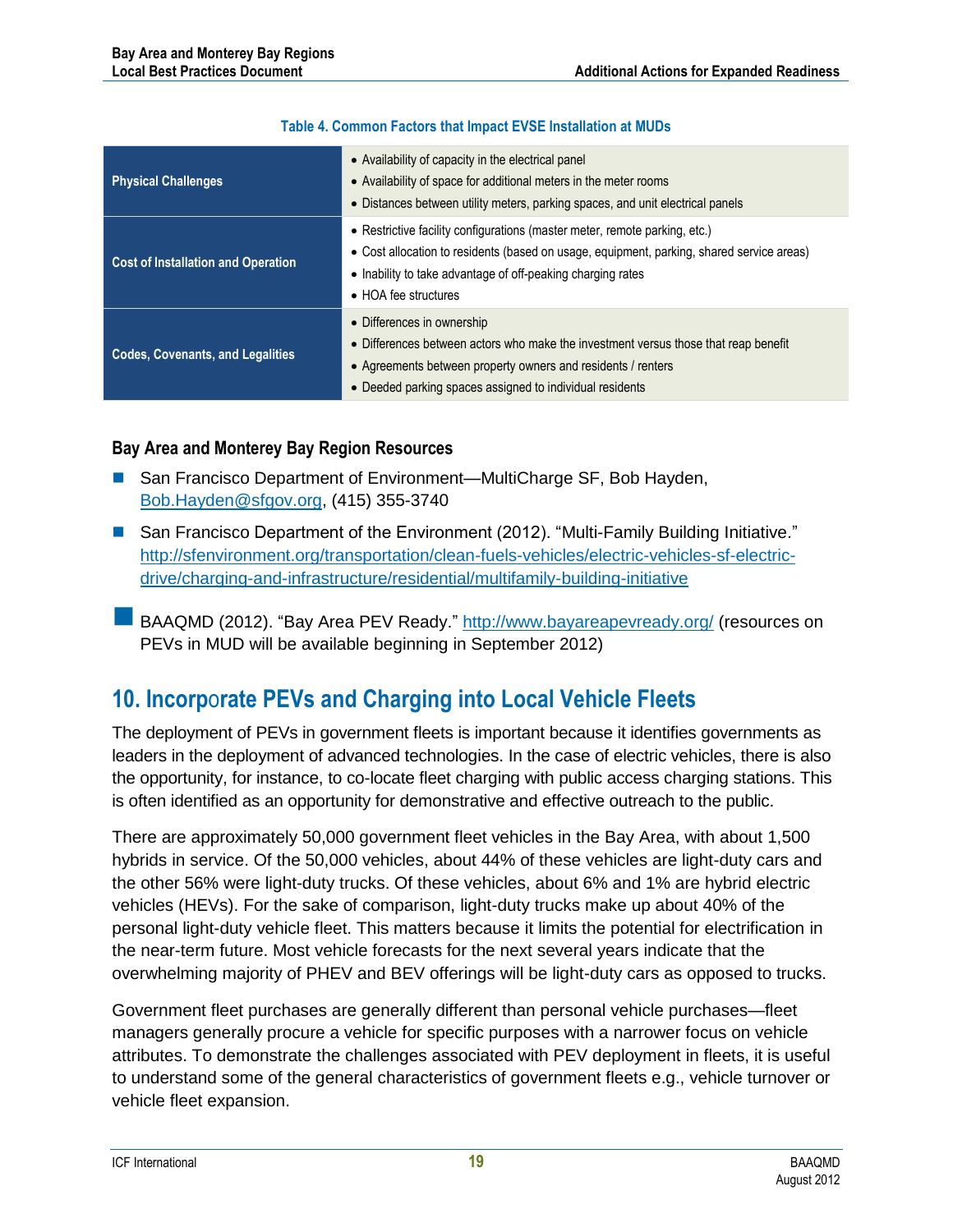According to statistics published by the Federal Highway Administration, California public fleets increased by an average of about 1.6% for automobiles and 2.5% for trucks from 2000-2009. Based on these increases and the model year population counts as of 2008, Bay Area and Monterey Bay region government fleets are likely retiring about half as many vehicles as they are purchasing annually. In other words, we estimate that for every 100 new vehicles added to the fleet, approximately 50 vehicles are retired.

MTC is currently funding an important project via its Climate Initiatives Program to deploy PEVs in government fleets. That project is led by Alameda County, but involves Sonoma County, Transportation Authority of Marin, City of San Francisco, City of San Jose, City of Oakland, City of Fremont, City of Concord, and the Bay Area Climate Collaborative. The project will ultimately deploy 90 vehicles—78 sedans and 12 vans—and 90 chargers in these fleets.

### **Bay Area and Monterey Bay Region Resources**

- MTC Climate Initiatives Program, Brenda Dix, [bdix@mtc.ca.gov,](mailto:bdix@mtc.ca.gov) 510-817-5927
- Alameda County—Motor Vehicle Division, Doug Bond, [douglas.bond@acgov.org,](mailto:douglas.bond@acgov.org) (510) 272-6401
- East Bay Clean Cities Coalition (2012).<http://www.cleancitieseastbay.org/>
- San Francisco Clean Cities Coalition, Bill Zeller, 415-355-3728, [william.zeller@sfgov.org](mailto:william.zeller@sfgov.org)
- Silicon Valley Clean Cities Coalition (2012).<http://www.svcleancities.org/>
- **Hybrid Truck and Bus Voucher Incentive Project (administered by CALSTART for ARB)** (2012).<http://www.californiahvip.org/>

### <span id="page-22-0"></span>**11. Create Local Incentives to Encourage PEV Usage and Sales**

Many communities and local governments in the Bay Area and Monterey Bay region have already started to deploy incentives to encourage the deployment of PEVs and EVSE. These measures are generally complementary to incentives provided at the federal level (e.g., the tax incentive for vehicle and charger purchase), the state level (e.g., the Clean Vehicle Rebate Project), and the regional level (e.g., BAAQMD's deployment of residential and nonresidential EVSE as part of the EV Project and regional match funding). Depending on resource constraints, these incentives can make a significant contribution to the value proposition for PEV owners.

Regional agencies in the Bay Area have also demonstrated their long-term commitment to supporting the electrification of the transportation sector as a critical strategy to meet the region's climate change goals. Most notably, on May 18, MTC and ABAG approved the Plan Bay Area Preferred Land Use and Transportation Investment Strategy<sup>5</sup>, which outlines the Bay Area's strategy to meet the per capita GHG reduction targets of SB 375, with spending upwards of \$275 billion out to 2035. While most of these investments are transit-oriented or for the expansion of roads and bridges; however, there are two key aspects of the Plan Bay Area that will promote the deployment of PEVs and EVSE out to 2035:

 <sup>5</sup> Preferred Land Use and Transportation Investment Strategy for Plan Bay Area, May 2012, available online at[: www.onebayarea.org](http://www.onebayarea.org/)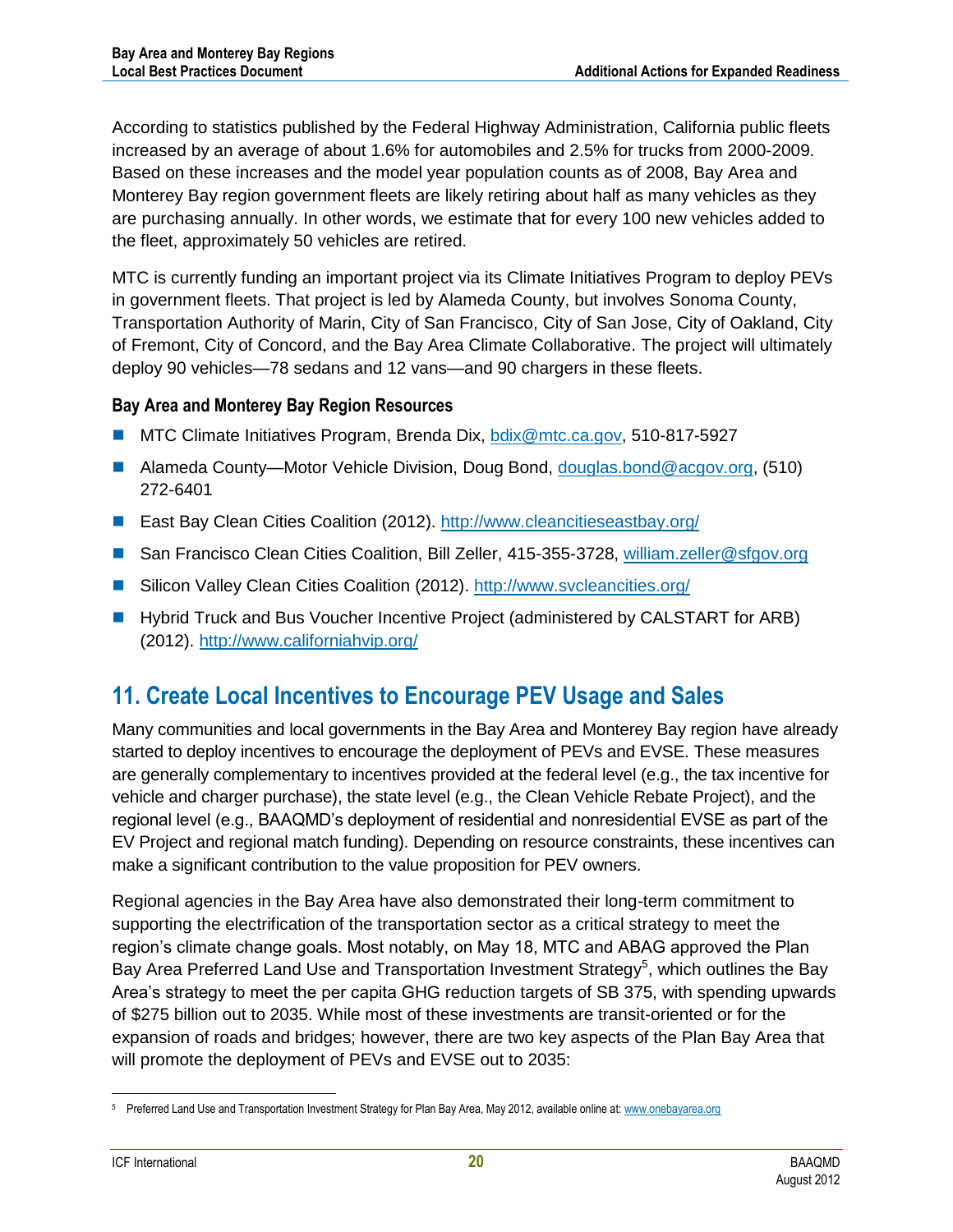- **Regional Public Charger Network**: With PHEVs likely to be deployed in significant numbers in the Bay Area, this strategy makes targeted investments to help increase the opportunity to increase the number of so-called electric miles for PHEVs. The initial plan is to dedicate approximately \$240 million over the span of 15 years to support this program.
- **Vehicle Buyback & PEV Incentives Program**: This program couples fleet turnover with the deployment of PEVs. The vehicle buyback program is designed as a trade-in for older vehicles that are below a certain fuel economy threshold, with the eligibility restricted to consumers purchasing a PHEV or BEV. The incentive amount varies with the fuel economy of the vehicle being traded in (measured in mpg) as well as the vehicle type being purchased (i.e., PHEV or BEV). The initial plan allocates \$180 million for this strategy over the span of 15 years.

#### **Bay Area and Monterey Bay Region Resources**

- Metropolitan Transportation Coalition (2012). "Plan Bay Area: Technical Summary of Proposed Climate Policy Initiatives." [http://www.onebayarea.org/pdf/Appendices\\_5-4-](http://www.onebayarea.org/pdf/Appendices_5-4-12/Appendix_E_TechReport_CPI_050412.pdf) 12/Appendix E\_TechReport\_CPI\_050412.pdf (See section 3.1 for information on the regional public charger network and section 3.2 on the vehicle buyback and PEV incentives program.)
- BAAQMD (2012). "Bay Area PEV Ready: PEV Public Charger Deployment." <http://www.bayareapevready.org/funding/pev-public-charger-deployment/>

### <span id="page-23-0"></span>**Residential EVSE Deployment**

- **The EV Project and BAAQMD:** Through the EV Project, ECOtality has teamed with BAAQMD to provide EVSE at no cost to homeowners.
- **ChargePoint America and BAAQMD:** Through the ChargePoint America program, Coulomb technologies will also provide rebates to homeowners in the Bay Area who install EVSE.

### **Bay Area and Monterey Bay Region Resources**

**BAAQMD (2012). "Bay Area PEV Ready: PEV Public Charger Deployment."** <http://www.bayareapevready.org/funding/homechargers/> (Contains information both on ECOtality and Coulomb residential charging programs.)

### <span id="page-23-1"></span>**Nonresidential EVSE Deployment**

- **BAAQMD Public Charger Deployment: BAAQMD is gathering feedback from local** stakeholders to determine the type and location EVSE to be installed in public places.
- **BAAQMD PEV Fast Charger Deployment:** In addition to home and public chargers, BAAQMD is also working to create a network of 50 high-voltage DC fast chargers in the Bay Area. This effort will include opportunities for public input on EVSE locations.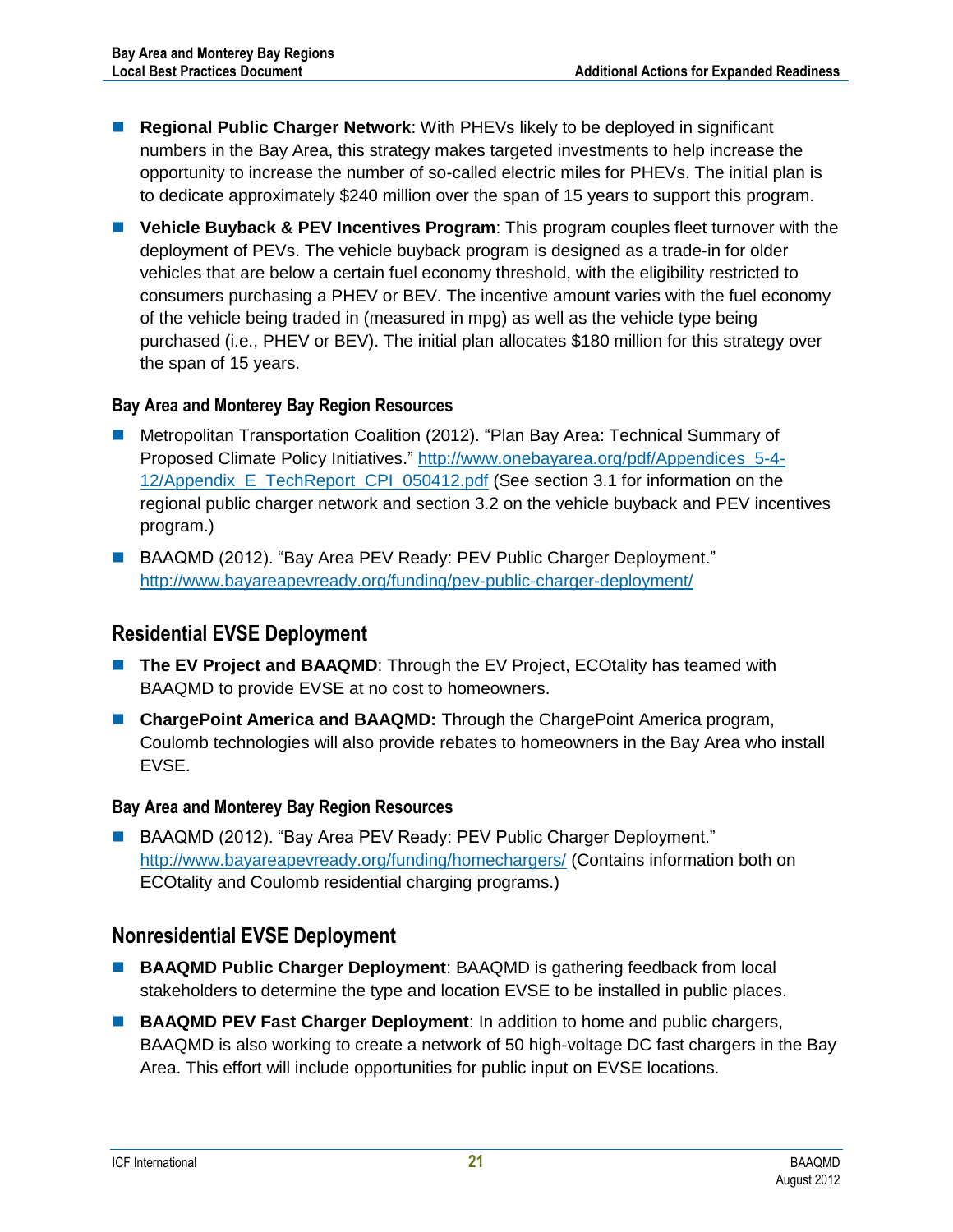### **Bay Area and Monterey Bay Region Resources**

- BAAQMD (2012). "Bay Area PEV Ready: PEV Public Charger Deployment." <http://www.bayareapevready.org/funding/pev-public-charger-deployment/>
- BAAQMD (2012). "Bay Area PEV Ready: PEV Fast Charger Deployment." <http://www.bayareapevready.org/funding/fastchargers/>

### <span id="page-24-0"></span>**Other Incentives**

- **High Occupancy Vehicle (HOV) Lane Exemption:** The lifetime and availability of the stickers for HOV lane exemptions from the State of California depend on the vehicle architecture (i.e., PHEV vs BEV).
- **City of San Jose, Clean Air Vehicle Parking Program**: A temporary incentive that provides free parking for qualifying vehicles in city-owned garages, parks, and downtown.
- **Farmers Insurance:** Provides a discount of up to 10% for hybrid electric vehicle and alternative fuel vehicle (AFV) owners
- **Preferred Parking at San Francisco International Airport (SFO): SFO offers preferred** parking for PEVs. The charging is currently free for users. The facility has both Level 1 and Level 2 chargers, installed as part of the ChargePoint America program.

#### **Bay Area and Monterey Bay Region Resources**

- California Air Resources Board (2012). "Eligible vehicle list: Single occupant carpool lane stickers."<http://www.arb.ca.gov/msprog/carpool/carpool.htm>
- **Farmers Insurance Group (2012). "California Insurance Discounts for Your Car and Home."** [http://www.farmers.com/california\\_insurance\\_discounts.html](http://www.farmers.com/california_insurance_discounts.html)
- San Jose Department of Transportation (2012). "San Jose Clean Air Vehicle Parking Program." (408) 535-3850. More information: [http://www.sjdowntownparking.com/clean\\_air.html](http://www.sjdowntownparking.com/clean_air.html)
- San Francisco International Airport (2012). "Plug-in Electric Vehicle Parking." [http://www.flysfo.com/web/page/orphan/plug-in\\_electric\\_car\\_parking/](http://www.flysfo.com/web/page/orphan/plug-in_electric_car_parking/)

### <span id="page-24-1"></span>**12. Encourage Renewable Energy**

Investor owned utilities (IOUs) in California are at various stages of preparedness regarding the deployment of PEVs. Based on ICF research, the IOUs in California—SCE, SDG&E, and PG&E—have not prioritized providing opportunities for PEV drivers to purchase greener electricity for charging i.e., green charging. The IOUs are currently focused on issues including, but not limited to, interconnection, ensuring distribution infrastructure is sufficient for residential EVSE (especially in areas where PEV purchasers may be clustered), and interfacing with EVSE providers to facilitate PEV deployment.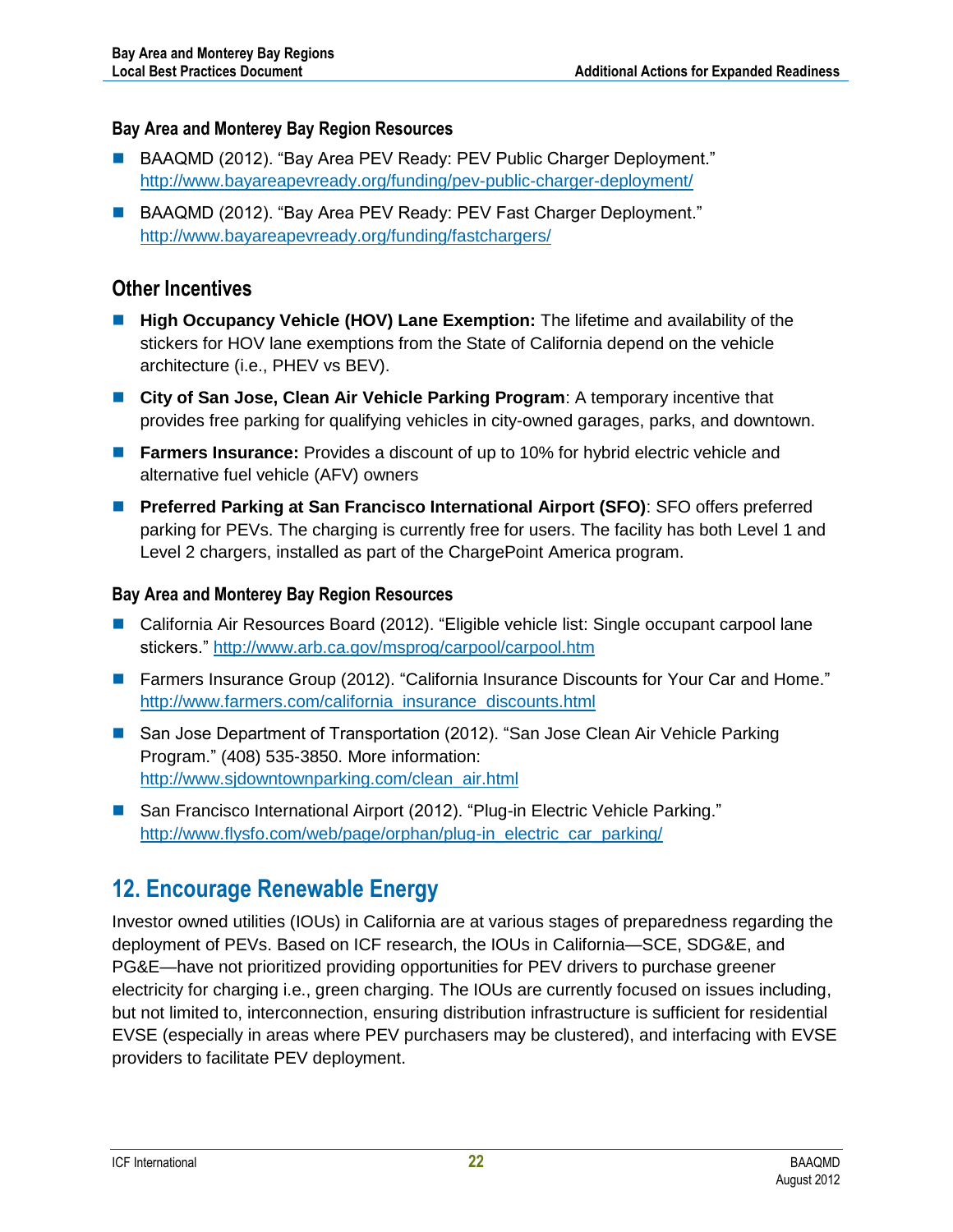The two most viable pathways for consumers to pursue renewable energy as part of the deployment for PEVs are likely:

- Green Pricing Programs
- Community Choice Aggregators (CCAs)

The existing green pricing programs and CCAs are listed below with a brief description of each program.

### <span id="page-25-0"></span>**Green Pricing Programs**

The most common pathway for consumers to send a market signal indicating a demand for renewable energy today is via voluntary green pricing programs provided by the local utility. These programs are more common for MOUs; of the 3 major IOUS, PG&E used to offer a green pricing program called ClimateSmart™. That program was recently terminated, but PG&E is working to create a new Green Option Tariff that will enable consumers to purchase green energy. The programs are voluntary and provide customers the opportunity to commit to paying a premium for electricity with the understanding that this contribution will go towards purchasing renewable energy in the utility's district. MOUs throughout California have been particularly successful in getting consumers to sign up for green pricing programs, most notably Sacramento Municipal Utility District (SMUD), the City of Palo Alto Utilities, and Silicon Valley Power (see [Table 5](#page-25-1) below).

#### **Table 5. Green Pricing Programs in the Region**

<span id="page-25-1"></span>

| <b>Utility Provider</b>     | <b>Program Name</b>     | <b>Brief Description</b>        |
|-----------------------------|-------------------------|---------------------------------|
| City of Palo Alto Utilities | PaloAltoGreen           | 1.5 ¢/kWh                       |
| Silicon Valley Power        | Santa Clara Green Power | 1.5 $\phi$ /kWh, 100% renewable |

The provision of renewable energy to interested consumers is a high priority for some utilities; however, in the context of PEV deployment and vehicle charging, it is not a high priority at this time. It will be important to work with utilities that have deployed successful green pricing programs to incorporate renewable electricity purchasing for PEV charging. It is likely that there is significant overlap between customers interested in the opportunity to purchase green electricity and interested PEV purchasers. The potential overlap in customer interest in green pricing and green charging for EVs should help conserve marketing and advertising resources for utilities.

Although premiums for green pricing are generally around \$5-10 per month for customers, this cost could increase significantly with the additional usage due to PEV charging. It will be important for customers to be aware of the potential costs associated with PEV charging and how this impacts green pricing programs. The operational savings of electricity usage for PEVs compared to gasoline in conventional vehicles is a major incentive for consumers; if these savings are inflated due to a lack of understanding by the consumer, then this may have a small but negative impact on PEV deployment. Furthermore, consumers should be aware that even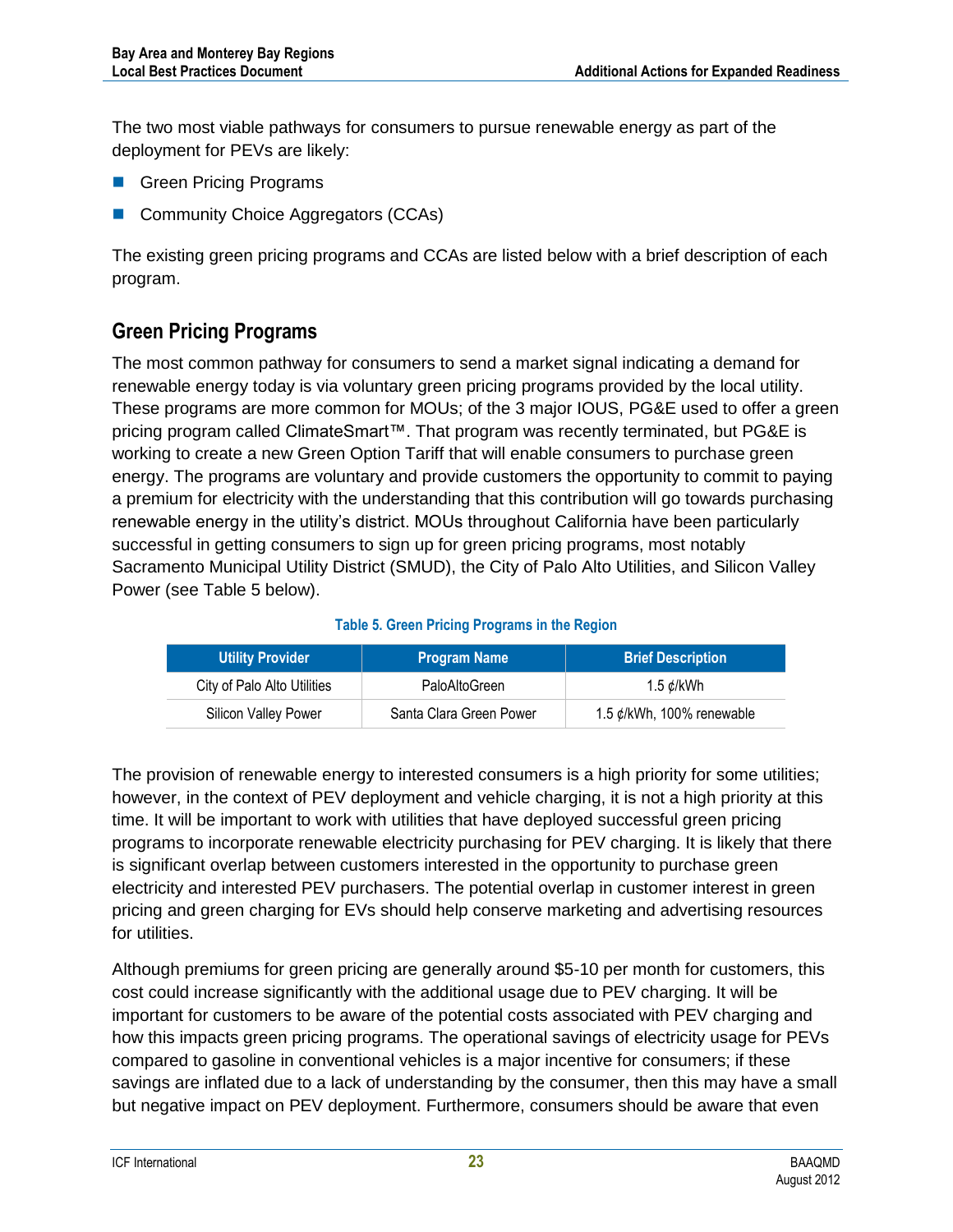using the average mix of generation sources in California yields significant GHG reductions compared to gasoline use.

#### **Bay Area and Monterey Bay Region Resources**

- City of Palo Alto—PaloAltoGreen, (650) 329-2161, [paloaltogreen@cityofpaloalto.org.](mailto:paloaltogreen@cityofpaloalto.org) More information: <http://www.cityofpaloalto.org/forms/pagreen/index.html>
- Silicon Valley Power—Santa Clara Green Power, (408) 244-7283, [green@siliconvalleypower.com.](mailto:green@siliconvalleypower.com) More information: <https://siliconvalleypower.com/index.aspx?page=1950>

### <span id="page-26-0"></span>**Community Choice Aggregation**

Another viable pathway for coupling the deployment of PEVs with renewable energy is via Community Choice Aggregators (CCAs). Community Choice Aggregation was established in California by the Legislature via AB 117 (Statutes of 2002) to give cities and/or counties the authority to procure electricity on behalf of consumers in their jurisdiction. Under a CCA, the IOU is still responsible for delivery of power, metering, and billing; the local CCA authority is responsible for the source of electricity supply. There are only 3 confirmed and registered CCAs currently in California: 1) San Joaquin Valley Power Authority (approved in 2007), 2) Marin Energy Authority (approved in April 2010), and 3) CleanPower SF (approved May 2010).

The process of establishing a confirmed CCA can be a protracted process. For instance, it took Marin Energy Authority (MAE) 7 years to complete the process. Although the timeframe is likely to decrease as there is an opportunity for the first mover CCAs to share lessons learned with other areas interested in developing CCAs, the process is still likely to be lengthy and contentious. The MAE includes the City of Belvedere, Town of Fairfax, County of Marin, City of Mill Valley, Town of San Anselmo, City of San Rafael, City of Sausalito and Town of Tiburon, and the MAE board recently approved a request from the City of Richmond in Contra Costa County. It may be easier for communities wishing to pursue CCA to follow Richmond's example and join an existing CCA partnership rather than establishing their own CCA.

MAE's immediate plans regarding renewable electricity offerings to consumers include two levels:

- Light Green—a 25% renewable electricity provision (compared to 13% in PG&E's existing generation mix) at what MAE reports as the same or lower costs as PG&E rates; and
- Deep Green—a 100% renewable electricity provision at rates estimated to be 7% higher than PG&E.

MAE is currently in the implementation phase of the program and is phasing in these options by first offering the program to a smaller sample of consumers—about 9,200. At full subscription, MAE estimates 72,000 customers.

It is beyond the scope of this work to consider the potential benefits and drawbacks of CCAs. Similarly, because CCAs are relatively new and there are so few of them in California, it is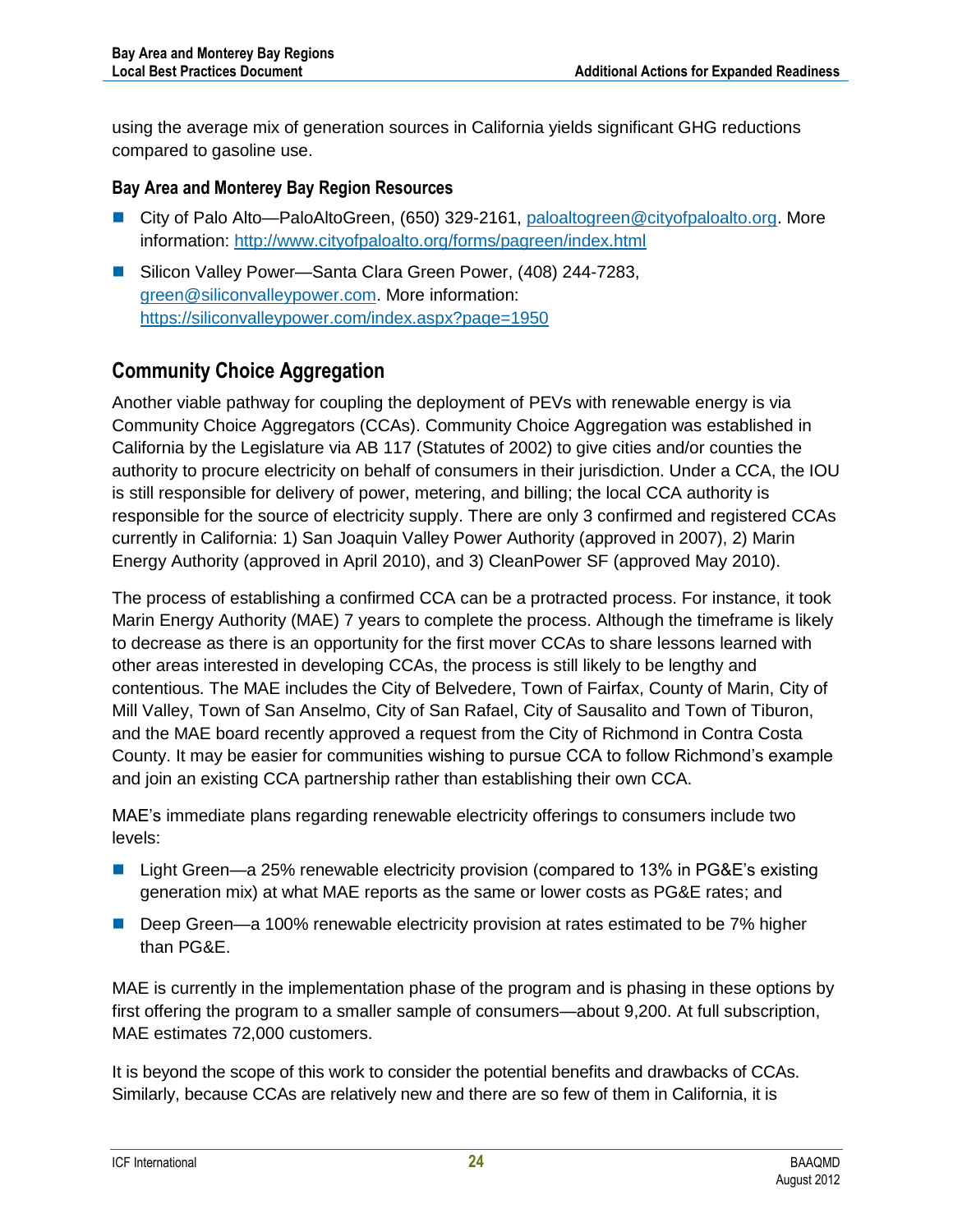impossible to conclude one way or another that CCAs are more or less capable of providing green charging options to consumers. At this point, regional and state agencies should continue to coordinate and observe CCA developments in the context of PEV deployment. With both MEA and CleanPower SF operating in the Bay Area, this will be an interesting development to monitor.

#### **Bay Area and Monterey Bay Region Resources**

- San Francisco Public Utilities Commission—CleanPowerSF, (415) 554-3289, [CleanPowerSF@sfwater.org.](mailto:cleanpowersf@sfwater.org) More information: <http://cleanpowersf.org/about/>
- Marin Energy Authority, (888) 632-3674, [info@marinenergy.com.](mailto:info@marinenergy.com) More information: <https://marincleanenergy.info/>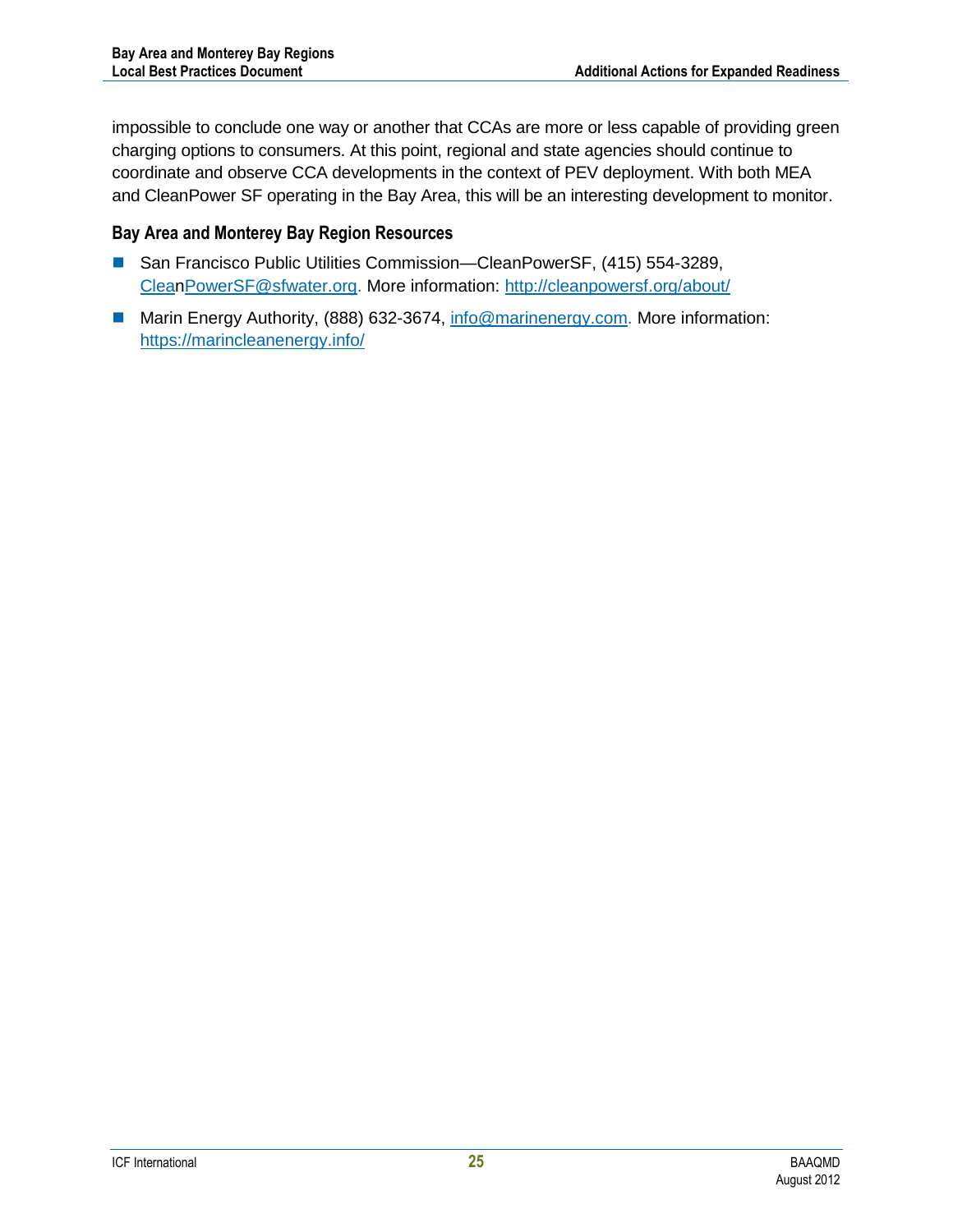# <span id="page-28-0"></span>**Additional Local Resources**

Several organizations in the Bay Area and Monterey Bay region are dedicated to supporting PEV deployment through education, advocacy, and coordination among government agencies, researchers, utilities, and members of the PEV industry.

# <span id="page-28-1"></span>**The Bay Area EV Strategic Council**

Bay Area stakeholders have responded to the challenge of coordinating action to support the deployment of PEVs and the charging infrastructure via the formation of the Bay Area EV Strategic Council. The mission of the EV Strategic Council is to establish the greater San Francisco Bay Area as the "EV Capital of the United States", as measured by the proportion of plug-in electric vehicles (PEVs) in the region. Founded in April 2011, the Council was conceived as a three year project to set the conditions for accelerated PEV adoption in the region. The Council is comprised of individuals from state, regional and local public agencies, PEV-related businesses, utility and major energy service companies, non-governmental organizations (NGOs), universities and research facilities, and the Clean Cities Coalitions.

### <span id="page-28-2"></span>**Monterey Bay Electric Vehicle Alliance (MBEVA)**

The Monterey Bay Electric Vehicle Alliance (MBEVA) is a public-private partnership comprised of diverse stakeholders from Monterey, San Benito and Santa Cruz counties whose overall goal is to assure the region is PEV ready. MBEVA's primary goals are to increase funding for and installation of publicly-available PEV charging stations, to ensure that local governments adopt PEV-supportive policies, to increase public awareness about PEVs, to increase training for the local workforce in PEV-related jobs, and to attract electric vehicle businesses to the region.

### <span id="page-28-3"></span>**San Francisco Clean Cities Coalition**

The San Francisco Clean Cities Coalition works with vehicle fleet owners, fuel providers, community leaders, and other stakeholders to reduce petroleum use in transportation. SFCCC offers a wide variety of conferences, workshops, and meetings on a wide range of topics, such as fuels, advanced vehicles, and the alternative transportation sector. It hosts workshops and produces guides on the different options for alternative-fuel vehicles, including PEVs, and also on funding opportunities related to PEV deployment.

### <span id="page-28-4"></span>**Silicon Valley Clean Cities**

The Silicon Valley Clean Cities Coalition (SV Clean Cities) is a partnership of public, private agencies, businesses, and interested citizens dedicated to the advancement of alternative fuels in order to improve the air quality of the Silicon Valley. One of SV Clean Cities' goals is to increase the number of PEVs and charging stations though technical training, informational workshops, grant-writing assistance, outreach on legislation and funding opportunities, and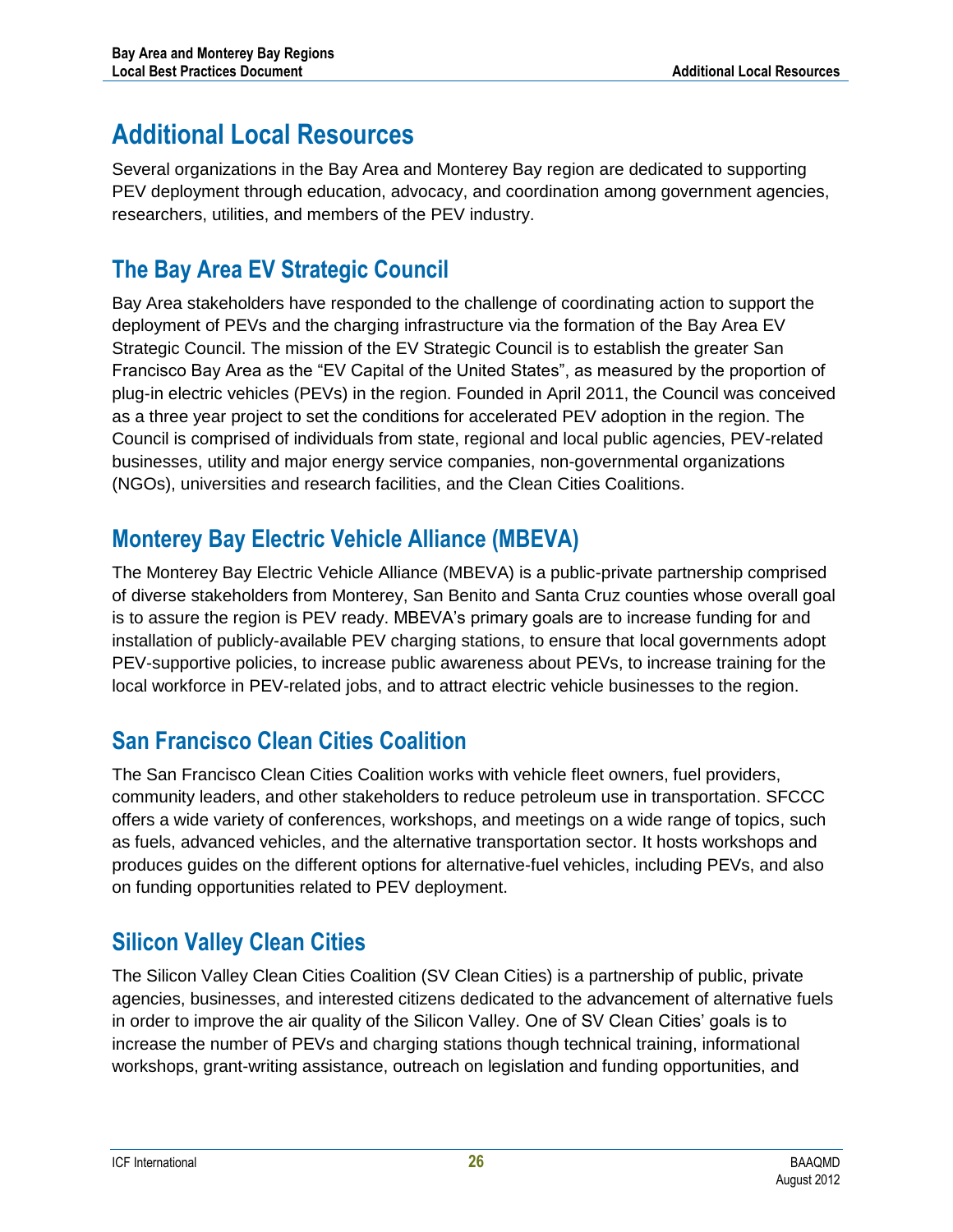policy advocacy. PEV-related events organized by SV Clean Cities help homeowners and fleet managers understand options for selecting, purchasing, and deploying PEVs and EVSE.

### <span id="page-29-0"></span>**East Bay Clean Cities Coalition**

The East Bay Clean Cities Coalition works to promote PEVs and other alternative-fueled vehicles by providing information on vehicles, charging and fueling infrastructure, events, and funding opportunities. The Coalition has over 60 stakeholders representing Alameda County, Contra Costa County, and parts of Solano County, and is in the process of expanding to include Sonoma County and Napa County.

### <span id="page-29-1"></span>**PEV Advocacy Groups**

In addition to the groups mentioned above, several advocacy groups whose members are primarily PEV drivers and enthusiasts are also working to promote PEVs, both nationally and in the Bay Area and Monterey Bay Region. These organizations work to influence policymakers to support PEVs, maintain websites with information about PEVs and PEV-related advocacy opportunities, and organize meetings and events for current and potential PEV drivers. They include Plug in America, a national organization based in California, as well as several local chapters of the Electric Auto Association, such as the Golden Gate Electric Vehicle Association. Owners of EVs have also organized through Facebook and other social media outlets to create enthusiasts' groups for specific PEV models, such as the San Francisco Bay Area Nissan LEAF Owners Association (SF BayLEAFs).

### **Bay Area and Monterey Bay Region Resources**

- Bay Area EV Strategic Council, Rafael Reyes, Executive Director, (408) 409-5534, [rreyes@baclimate.org.](mailto:rreyes@baclimate.org) More information: [http://baclimate.org/impact/ev-strategic](http://baclimate.org/impact/ev-strategic-council.html)[council.html](http://baclimate.org/impact/ev-strategic-council.html)
- Monterey Bay EV Alliance, Sharon Sarris, Outreach Team Leader, (831) 688-7900, [slsarris@greenfuseenergy.com.](mailto:slsarris@greenfuseenergy.com) More information: [http://www.mbeva.org](http://www.mbeva.org/)
- San Francisco Clean Cities Coalition, Bill Zeller, Manager, Clean Vehicle Program, San Francisco Department of the Environment, (415) 355-3728, [william.zeller@sfgov.org.](mailto:william.zeller@sfgov.org) More information: [http://sfenvironment.org/transportation/clean-fuels-vehicles/san-francisco](http://sfenvironment.org/transportation/clean-fuels-vehicles/san-francisco-clean-cities-coalition-sfccc)[clean-cities-coalition-sfccc](http://sfenvironment.org/transportation/clean-fuels-vehicles/san-francisco-clean-cities-coalition-sfccc)
- **Silicon Valley Clean Cities Coalition, Margo Sidener and Patricia Tind, Co-Coordinators,** (408) 998-5865. [margo@lungsrus.org](mailto:margo@lungsrus.org) and [patricia@lungsrus.org.](mailto:patricia@lungsrus.org) More information: [http://www.svcleancities.org](http://www.svcleancities.org/)
- East Bay Clean Cities Coalition, Richard Battersby and Chris Ferrara, Co-Coordinators, (530) 752-9666, [rebattersby@ucdavis.edu](mailto:rebattersby@ucdavis.edu) and [caf3@pge.com.](mailto:caf3@pge.com) More information: [http://www.cleancitieseastbay.org](http://www.cleancitieseastbay.org/)
- **Plug In America, (415) 323-3329, [info@pluginamerica.org.](mailto:info@pluginamerica.org) More information:** [www.pluginamerica.org](http://www.pluginamerica.org/)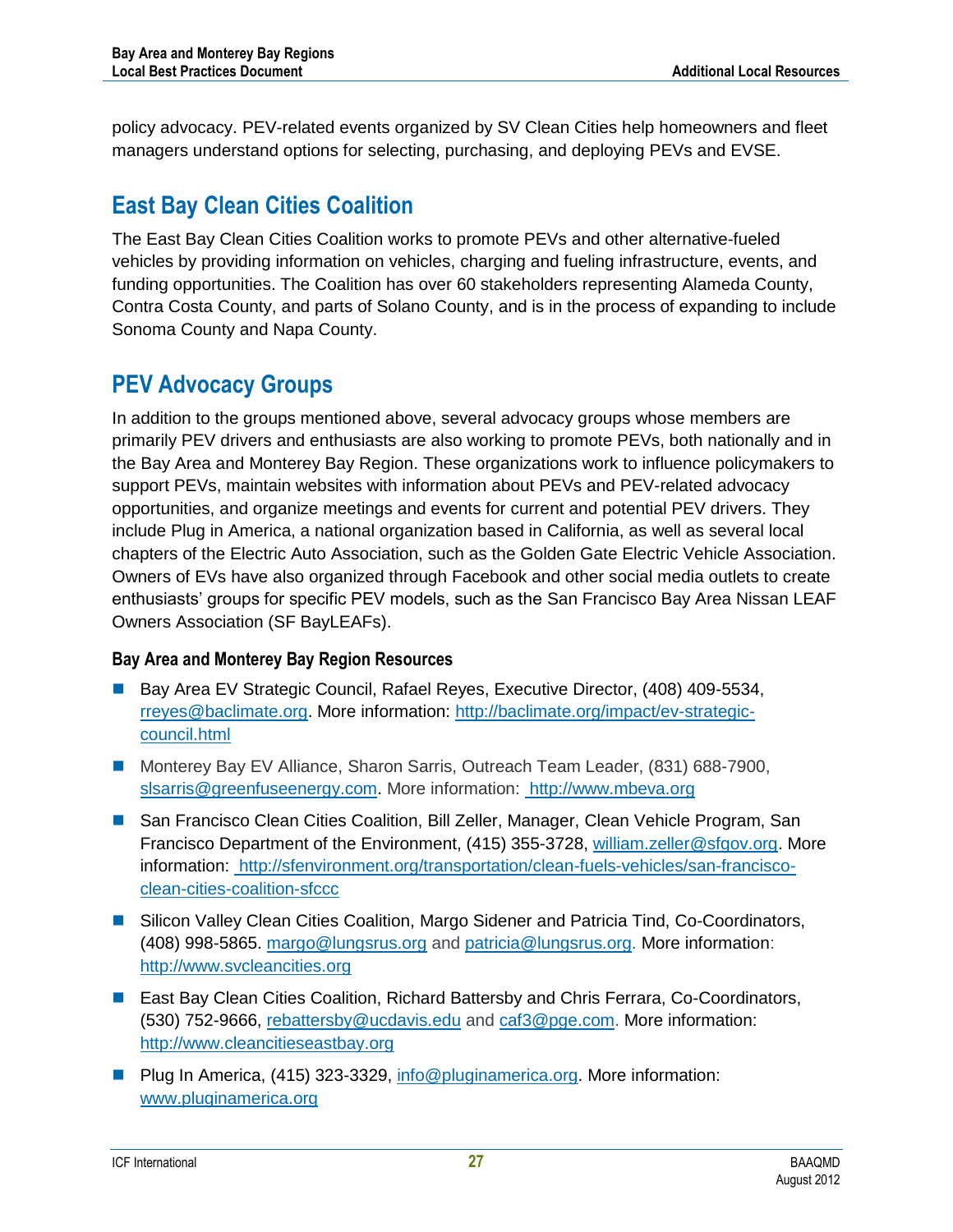- San Francisco Bay Area Nissan LEAF Owners Association, Howard Clearfield, President, [hclearfield@sfbayleafs.org.](mailto:hclearfield@sfbayleafs.org) More information: [http://www.sfbayleafs.org](http://www.sfbayleafs.org/)
- Local chapters of the Electric Auto Association (EAA):
	- Golden Gate Electric Vehicle Association, [info@ggeva.org,](mailto:info@ggeva.org) [http://www.ggeva.org](http://www.ggeva.org/)
	- East Bay Chapter, <http://www.ebeaa.org/>
	- North Bay Chapter: Alan Soule, [info@nbeaa.org,](mailto:info@nbeaa.org)<http://www.nbeaa.org/>
	- San Jose Chapter: Terry Wilson, Secretary, (408) 446-9357, [sjeaacontact@yahoo.com,](mailto:sjeaacontact@yahoo.com) <http://rotordesign.com/sjeaa/>
	- Silicon Valley Chapter:<http://eaasv.org/>
	- Central Coast Chapter: <http://www.becketts.ws/eaa/default.htm>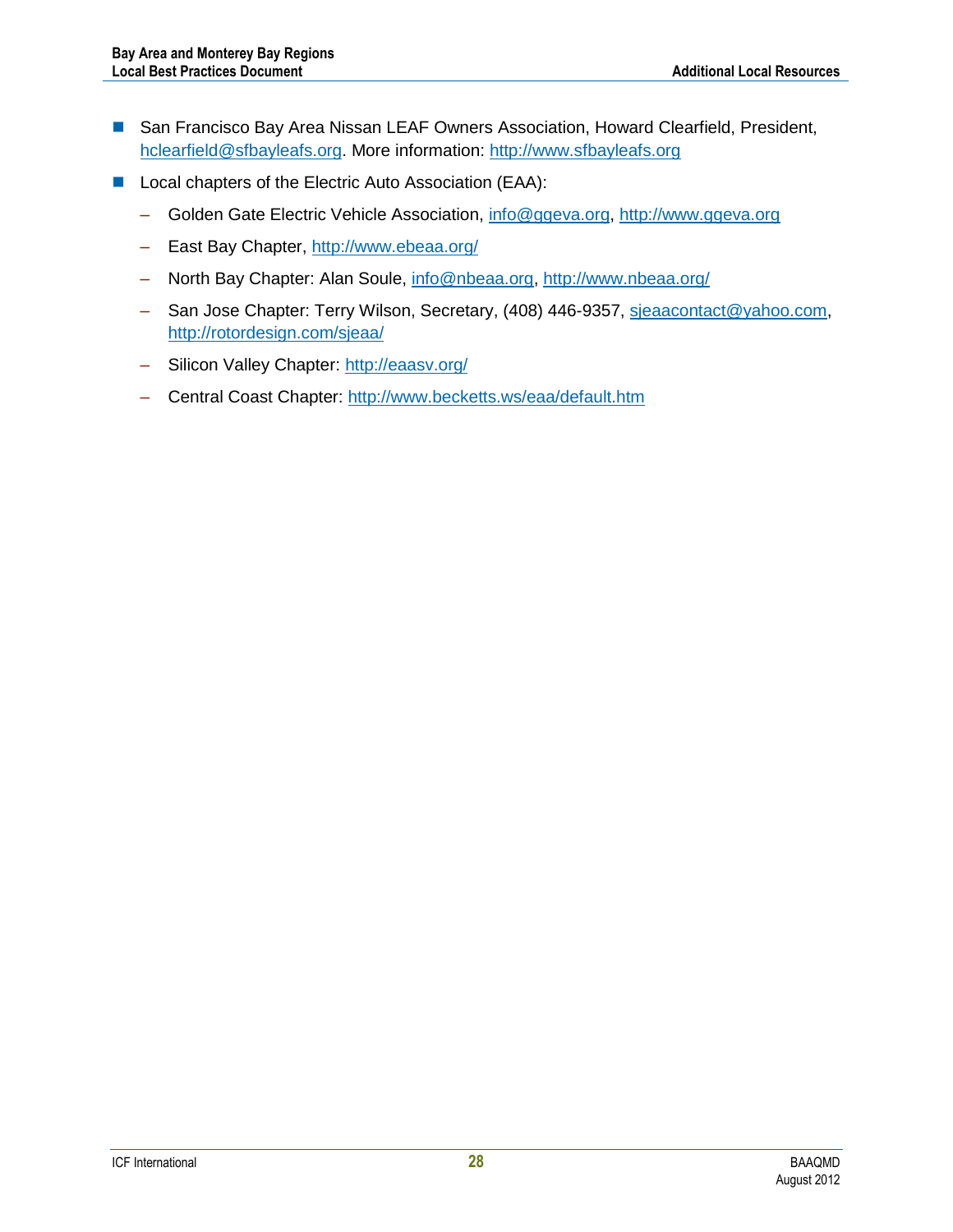# **Appendix: EVSE Installation Checklist**

<span id="page-31-0"></span>

|                                        | <b>Residential</b>                                                                                                                                                                                                                                                                                                                                                                                                                                                                                                                                                                                                                                                                                                                                                                                                                                                                                                                                                                | <b>Non-Residential</b>                                                                                                                                                                                                                                                                                                                                             |  |  |
|----------------------------------------|-----------------------------------------------------------------------------------------------------------------------------------------------------------------------------------------------------------------------------------------------------------------------------------------------------------------------------------------------------------------------------------------------------------------------------------------------------------------------------------------------------------------------------------------------------------------------------------------------------------------------------------------------------------------------------------------------------------------------------------------------------------------------------------------------------------------------------------------------------------------------------------------------------------------------------------------------------------------------------------|--------------------------------------------------------------------------------------------------------------------------------------------------------------------------------------------------------------------------------------------------------------------------------------------------------------------------------------------------------------------|--|--|
|                                        | • Understand intended use of the EVSE (i.e.<br>personal)                                                                                                                                                                                                                                                                                                                                                                                                                                                                                                                                                                                                                                                                                                                                                                                                                                                                                                                          | • Obtain an address for the location<br>• Determine ownership of the site and/or authorization to install equipment at site<br>• Understand intended use of the EVSE (i.e. fleet, employee, customer, visitor, etc.)<br>• Determine number of vehicles charging and connectors per charging station<br>• Determine source of power and authorization to use source |  |  |
| Phase 1:<br><b>Pre-Work Contractor</b> | • Determine type of vehicle(s) to be charged at EVSE<br>• Evaluate mounting type options (i.e. bollard, pole-mount, wall-mount, ceiling-mount)<br>• Clarify communication requirements (i.e. ethernet, cellular, wi-fi, none, or other)<br>• Determine the NEMA Enclosure type<br>• Determine the physical dimensions of the space(s)<br>• Inspect the type of circuit breaker panel board intended for the installation                                                                                                                                                                                                                                                                                                                                                                                                                                                                                                                                                          |                                                                                                                                                                                                                                                                                                                                                                    |  |  |
| Phase 2:<br><b>Pre-Work Customer</b>   | • Identify incentives or rate structures through the utility<br>• Determine size of electrical service at the site<br>• Identify and contact applicable local permit office(s) to identify specific requirements, including local fire, environmental, construction, building,<br>concealment and engineering requirements<br>• Identify incentives available through local, state, or federal programs<br>• Contact insurance company to acquire additional insurance or separate coverage as needed<br>• Hire the contractor and verify credentials with all subcontractors. Ensure electrical contractor's license for electrical work is current                                                                                                                                                                                                                                                                                                                              |                                                                                                                                                                                                                                                                                                                                                                    |  |  |
| Phase 3:<br><b>On-Site Evaluation</b>  | • Verify EVSE meets UL requirements and is listed by UL or another nationally recognized testing laboratory<br>• Verify EVSE has an appropriate NEMA rated enclosure (NEC 110.28) based on environment and customer needs, such as weatherization or<br>greater levels of resistance to water and corrosive agents<br>• Determine the level of charger meets customer's PEV requirements (most vehicles require the maximum of a 240V / 32A circuit (40A breaker)<br>• Based on proposed EVSE location, determine if cord length will reach a vehicle's charging inlet without excessive slack and does not need to be<br>more than 25' in length (NEC 625.17)<br>• Cord management methodologies have been considered to reduce the risk of tripping hazards and accidental damage to the connector<br>• Mounting type selection based on requirements to meet site guidelines<br>• Determine whether EVSE communication options are beneficial to customer and/or local utility |                                                                                                                                                                                                                                                                                                                                                                    |  |  |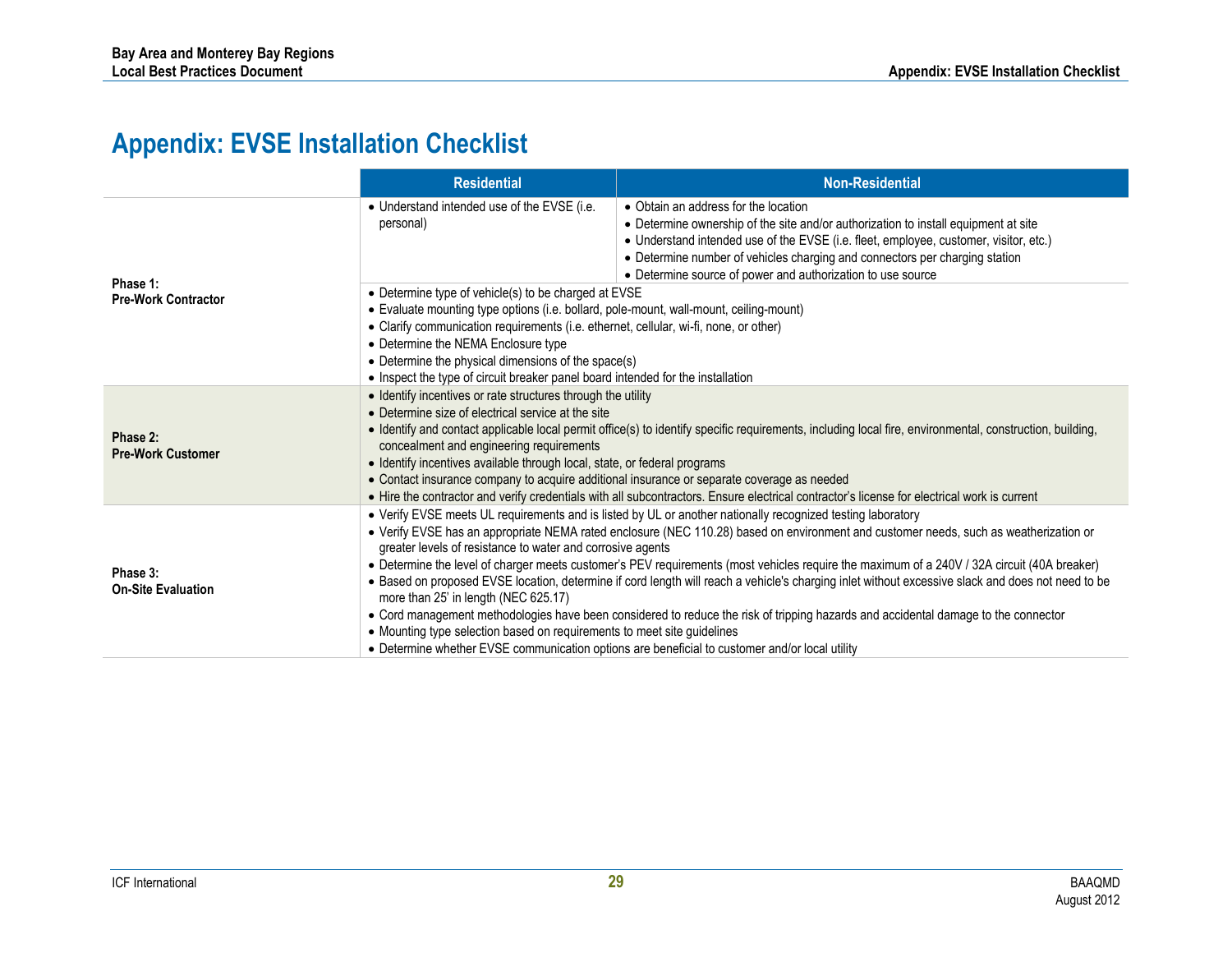|                                   | <b>Residential</b>                                                                                                                                                                                                                                                                                                                       | <b>Non-Residential</b>                                                                                                                                                                                                                                                                                                                                                                                                                                                                                                                                                                                                                                                                                                                                                                                                                                                                                                                                                                                                                                                                                                                                                                                                                                                                                                                                                                                                                                                                                                                                                                                                                                                                                                                                                                                                                                                                                                                                                                                                                                                                                                                                                                                                                                                                                                                                                                                                    |
|-----------------------------------|------------------------------------------------------------------------------------------------------------------------------------------------------------------------------------------------------------------------------------------------------------------------------------------------------------------------------------------|---------------------------------------------------------------------------------------------------------------------------------------------------------------------------------------------------------------------------------------------------------------------------------------------------------------------------------------------------------------------------------------------------------------------------------------------------------------------------------------------------------------------------------------------------------------------------------------------------------------------------------------------------------------------------------------------------------------------------------------------------------------------------------------------------------------------------------------------------------------------------------------------------------------------------------------------------------------------------------------------------------------------------------------------------------------------------------------------------------------------------------------------------------------------------------------------------------------------------------------------------------------------------------------------------------------------------------------------------------------------------------------------------------------------------------------------------------------------------------------------------------------------------------------------------------------------------------------------------------------------------------------------------------------------------------------------------------------------------------------------------------------------------------------------------------------------------------------------------------------------------------------------------------------------------------------------------------------------------------------------------------------------------------------------------------------------------------------------------------------------------------------------------------------------------------------------------------------------------------------------------------------------------------------------------------------------------------------------------------------------------------------------------------------------------|
| Phase 4:<br><b>On-Site Survey</b> | • Ensure overhead doors and vehicle parking<br>spot do not conflict with EVSE location<br>• Place EVSE in a location convenient to<br>charging port on vehicle and typical<br>orientation of the vehicle when in garage<br>(i.e. backed in or head-first)<br>• Ensure functionality of lighting in the garage<br>to meet NEC code 210.70 | • Space(s) should be visible to drivers and pedestrians<br>• Determine proximity to building entrance (could be considered an incentive for PEV use)<br>• Select spaces proximate to existing transformer or panel with sufficient electrical capacity<br>• EVSE installation should maintain a minimum parking space length to comply with local zoning<br>requirements<br>• If available, use wider parking spaces to reduce the risk of cord set damage and minimize the<br>intersection of cords with walking paths<br>• Ensure sufficient lighting at proposed space(s) to reduce risk of tripping and damage to<br>charging station from vehicle impact or vandalism. Light levels above two foot candles are<br>recommended<br>• For lots with accessible parking, the first charging station should be prioritized for an ADA<br>accessible parking space and for every 25 <sup>th</sup> additional station another accessible space is<br>installed<br>• Determine availability of space for informative signage<br>• EVSE with multiple cords should be placed to avoid crossing other parking spaces<br>• All available charging station mounting options should be considered and optimized for the<br>space<br>• Determine if hazardous materials were located at the site<br>• PARKING DECKS<br>• Place EVSE towards the interior of a parking deck to avoid weather-related impacts on<br>equipment<br>• PARKING LOTS<br>• Avoid existing infrastructure and landscaping to mitigate costs, potential hazards and other<br>negative impacts<br>• ON-STREET<br>• Install on streets with high foot and vehicle traffic to mitigate vandalism<br>• Avoid existing infrastructure and landscaping to mitigate costs, potential hazards and other<br>negative impacts<br>• Installations at ADA accessible spaces should be considered in public streets where accessible<br>parking exists<br>• For pull-in spaces, EVSE should be placed in front of the spaced and either centered on the<br>space or placed between two spaces (if two connectors are available). EVSE with more than<br>two connectors should not be used in on-street applications<br>• For parallel parking locations, the charging station should be installed at the front third of the<br>parked vehicle and based on the direction of traffic flow. EVSE with a single connector is<br>recommended to reduce potential trip hazards |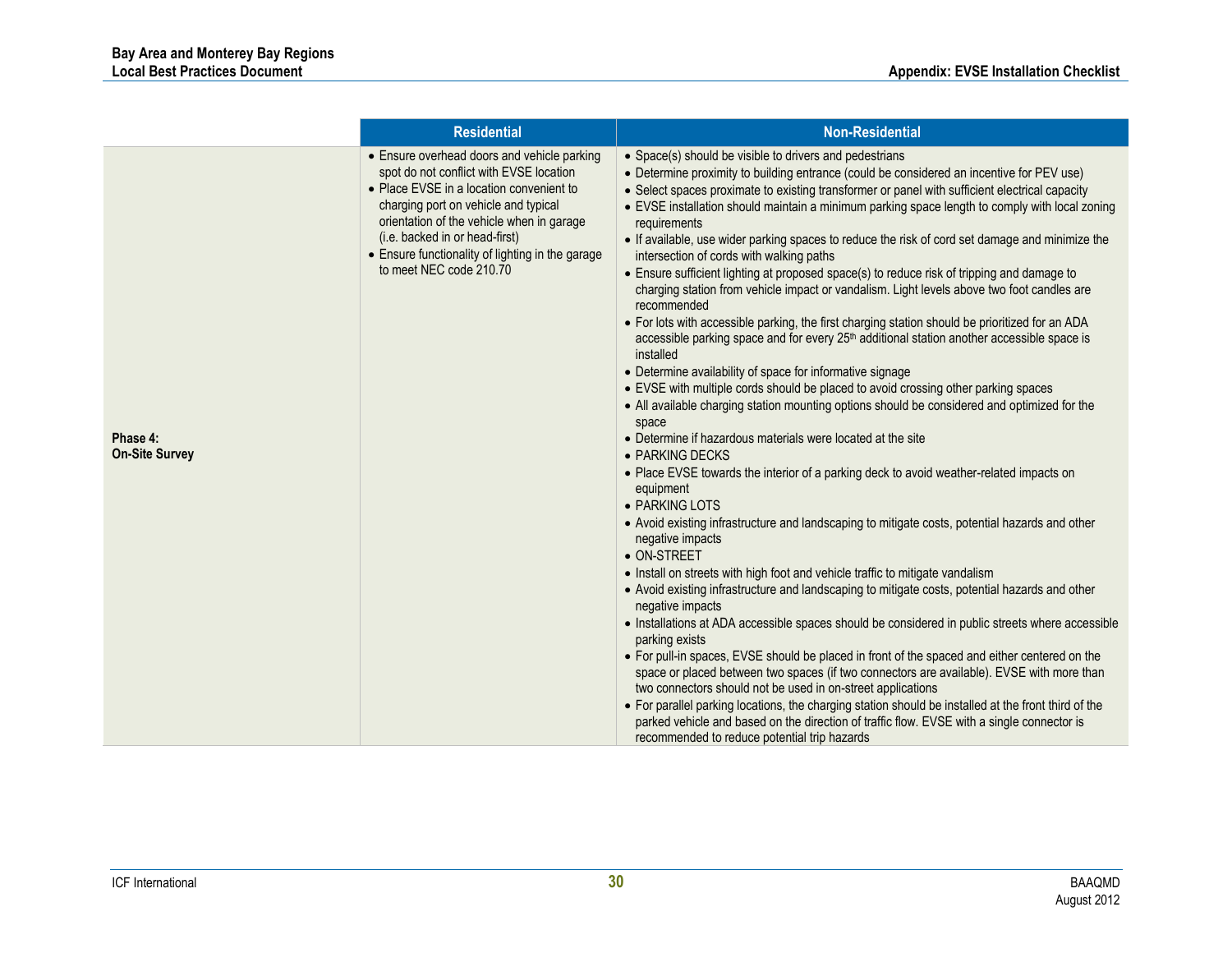|                                                        | <b>Residential</b>                                                                                                                                                                                                                                                                                                                                                                                                                                                                                                                                                                                                                                                                                                                                                                                                                                                                                                                                                                                                                                                                                                                                                            | <b>Non-Residential</b>                                                                                                                                                                                                                                                                                                                       |  |  |  |
|--------------------------------------------------------|-------------------------------------------------------------------------------------------------------------------------------------------------------------------------------------------------------------------------------------------------------------------------------------------------------------------------------------------------------------------------------------------------------------------------------------------------------------------------------------------------------------------------------------------------------------------------------------------------------------------------------------------------------------------------------------------------------------------------------------------------------------------------------------------------------------------------------------------------------------------------------------------------------------------------------------------------------------------------------------------------------------------------------------------------------------------------------------------------------------------------------------------------------------------------------|----------------------------------------------------------------------------------------------------------------------------------------------------------------------------------------------------------------------------------------------------------------------------------------------------------------------------------------------|--|--|--|
| Phase 4:<br><b>On-Site Survey</b><br>(continued)       | • Mount the connector at a height between 36" and 48" from the ground (NEC 625.29) unless otherwise indicated by the manufacturer<br>• Install wall or pole-mount stations and enclosures at a height between 36" and 48"<br>• Ensure sufficient space exists around electrical equipment for safe operation and maintenance (NEC 110.26). Recommended space is 30" wide,<br>3' deep, and 6'6" high<br>• Minimize tripping hazards and utilize cord management technologies when possible<br>• Equipment operating above 50 volts must be protected against physical damage (NEC 110.27). Ensure the vehicle is out of the line of vehicle<br>travel and use wheel stops or other protective measures<br>• EVSE must be located such that ADA routes maintain a pathway of 36" at all times                                                                                                                                                                                                                                                                                                                                                                                   |                                                                                                                                                                                                                                                                                                                                              |  |  |  |
| Phase 5:<br><b>Contractor Installation Preparation</b> | • Price quote submitted to customer and approved including utility upgrades<br>• Order equipment<br>• Provide stamped engineering calculations as needed<br>• Provide site plan modification with diagrams as necessary<br>• Complete all necessary service upgrades and/or new service assessments<br>• Complete permit applications as required by local permitting department<br>• Ensure permit is approved and collected<br>· Schedule all necessary contract work (i.e. boring, concrete, and/or paving restoration) and utility work (i.e. utility marking, service upgrade, new<br>service and/or meter pull)<br>. Ensure utility marking of existing power lines, gas lines or other infrastructure is completed and utilize "Call Before You Dig" services                                                                                                                                                                                                                                                                                                                                                                                                          |                                                                                                                                                                                                                                                                                                                                              |  |  |  |
|                                                        | • Residential garages may permit the use of<br>nonmetallic-sheathed cable in lieu of conduit<br>• Post permit at site in visible location                                                                                                                                                                                                                                                                                                                                                                                                                                                                                                                                                                                                                                                                                                                                                                                                                                                                                                                                                                                                                                     | • Run conduit from power source to station location<br>• For EVSE great than 60 amperes, a separate disconnect is required (NEC 625.23) and should<br>be installed concurrently with conduit and visible from the EVSE<br>· Remove material to run conduit and/or wiring (i.e. drywall, insulation, pavers, concrete, pavement, earth, etc.) |  |  |  |
| Phase 6:<br><b>Installation</b>                        | • Contractors are encouraged to examine requirement for installation sites and types of wiring in Chapter 3 of the NEC<br>• Pull wiring. Charging stations require a neutral line and a ground line and equipment is considered to be a continuous load<br>• Conductors should be sized to support 125% of the rated equipment load (NEC 625.21)<br>• Prepare mounting surface and install per equipment manufacturer instructions<br>• Floor-mount: typically requires a concrete foundation with J-bolts on station base plate with space to allow conductors to enter through the base<br>• Wall/Pole/Ceiling-mount: install brackets for mounting of the equipment<br>• Install bollard(s) and/or wheel stop(s) as needed<br>• Install informative signage to identify the EVSE and potential trip hazards<br>• Install additional electrical panels or sub-panels as needed<br>• Install service upgrades, new service and/or new meter as needed. Utility may also pull a meter to allow for charging station wires to be<br>connected to a panel<br>• Make electrical connection<br>• Perform finish work to repair existing infrastructure, surfaces, and landscaping |                                                                                                                                                                                                                                                                                                                                              |  |  |  |